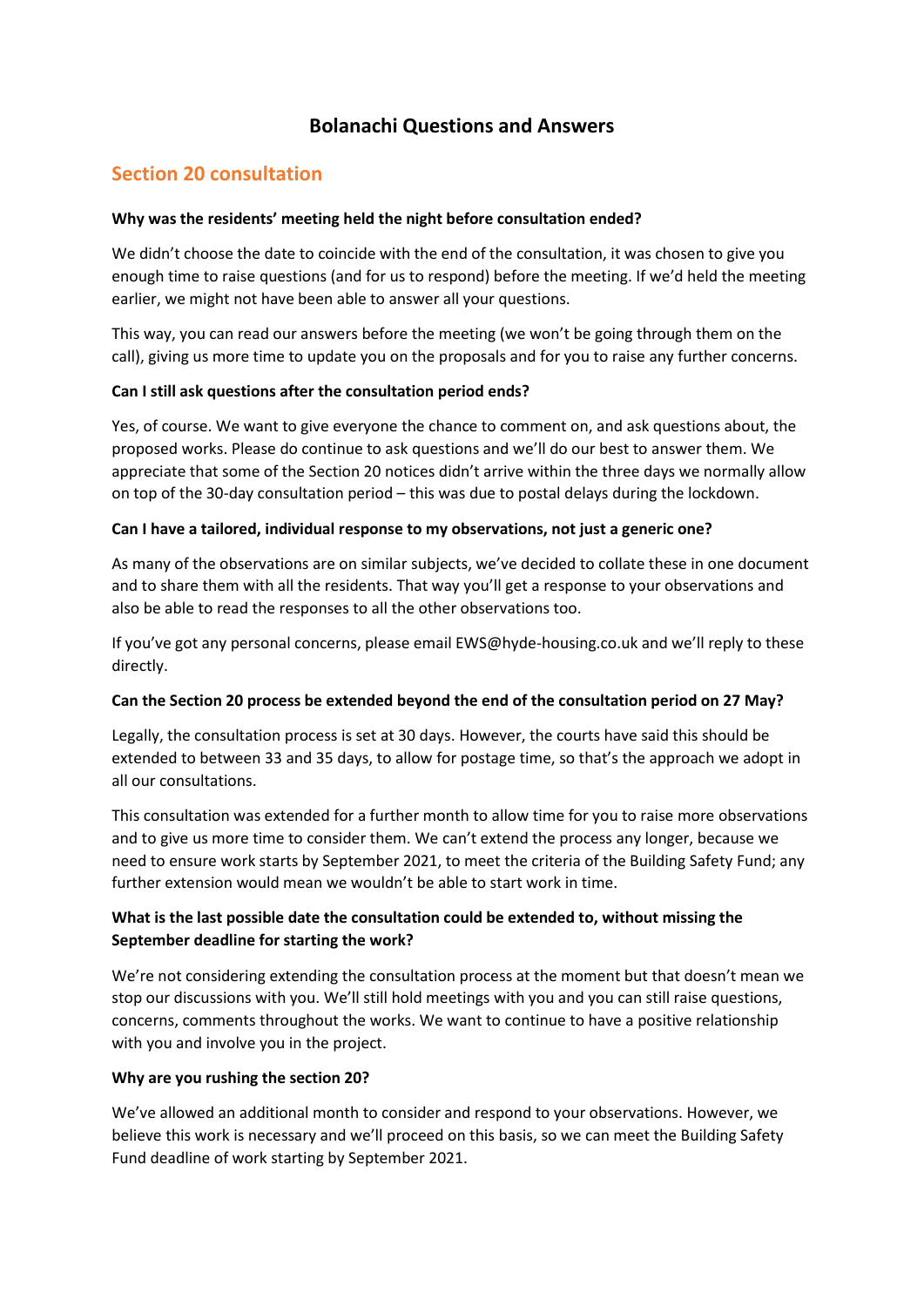## **If the Section 20 consultation has finished and you're going to continue regardless, when is the next time we can legally rebuke a cost? Is that when we receive a service charge?**

You can continue to challenge the 'reasonableness and necessity' of the work at any point throughout the consultation, while work is underway and when we send the final bill. Our intention to start work doesn't prejudice your right to challenge the costs and any charges we propose to pass on to you.

It's in everyone's best interests to work through these challenges before costs are billed to residents. However, where we can't reach a consensus, we must act on our responsibilities for building management.

The risk of recovering costs rests with ourselves and we must demonstrate that works are needed and that costs are reasonable. Both Hyde and residents can approach the First Tier Tribunal together or separately to determine if we have the right to recharge the costs and this can be at any time; in most cases this happens once work is finished.

If we had any concerns about whether or not these works were needed, we would place ourselves at significant financial risk through our Building Safety Fund application and at the First Tier Tribunal. It's not in our interest to carry out unnecessary work to the building.

#### **Is the latest Section 20 consultation still valid given the multiple changes?**

While we've removed the communal lighting, and may well remove the VAT, from the original cost estimate in the Section 20 notice, the consultation is still valid. However, remedial works to the brickwork was not covered. If we do need to carry these works out, we'll apply for dispensation from the First Tier Tribunal before passing on any costs to leaseholders.

# **Appointing Kier to deliver the proposed project**

## **How can you appoint Kier to carry out these works without consulting with residents?**

In May 2018, we sent you a Section 20 notice to let you know about our plans to set up framework and long-term agreements with contractors to carry out fire safety works on our buildings.

This 'competitive tender' process saw a number of companies bid for 'lots' (each covering different aspects of the types of work we wanted to carry out). After reviewing and comparing the companies' capabilities, experience and prices, we appointed a number of them to the framework.

Kier is the top-ranking contractor in Lot 12, which covers management contracting services (where Kier manages other contractors delivering the work, on our behalf). This was Kier's role on the original ACM cladding removal project.

Because we consulted with customers on the fire safety works framework in 2018-19, and because we're proposing to appoint Kier through that framework, we don't need to consult with you again.

#### **If Kier is a management contractor, how can it deliver the work using its own staff?**

The original tender documents sent to contractors bidding for Lot 12 of the fire safety works framework stated that management contractors could also carry out works directly (ie using their own staff), so there's no issue with appointing Kier to carry out the works.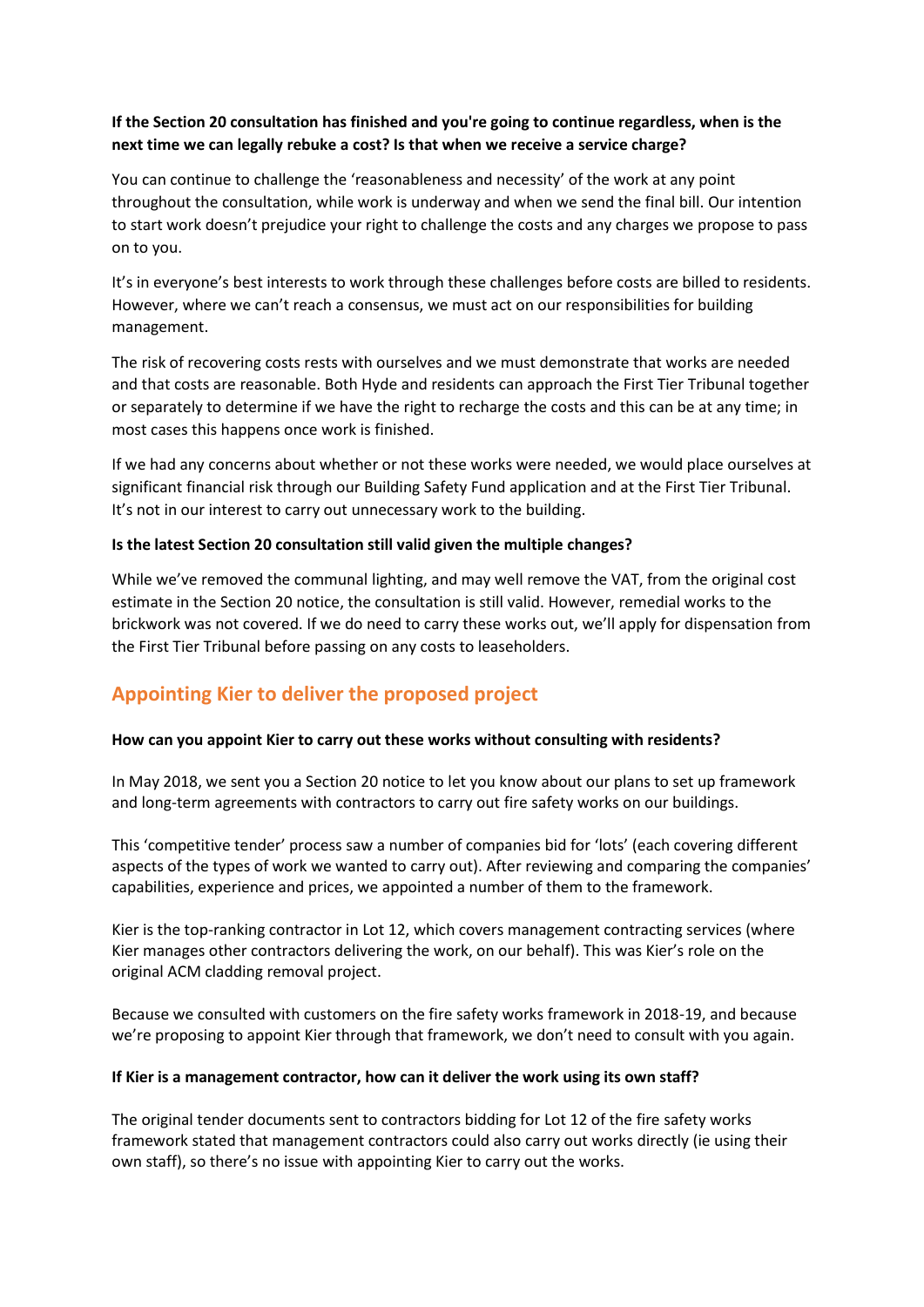However, our legal advisors have told us that not saying Kier could also deliver works when consulting with residents on the Lot 12 framework, means there could be a legal challenge to the current consultation on the timber cladding replacement.

So, to ensure the consultation is transparent and fair, we'll be seeking 'dispensation' from the First Tier Tribunal for the 2018-19 consultation process, due to the omission of "and delivery" from the Section 20 notices. In other words, we'll be able to appoint Kier to carry out the timber cladding replacement, even though we didn't state that in the 2018-19 consultation.

This dispensation does not change our position regarding charging leaseholders: we're still applying for Government funding and, where possible, will aim to recover costs from developers, before we pass on any costs to leaseholders.

#### **Why can't you award the work to contractors in Lots 1-11, with Kier as management contractor?**

At the time of the original consultation, in 2018-19, contractors were open to managing others through this sort of framework. However, a lack of availability of contractors means it's difficult for management contractors to find companies to deliver the work; they would prefer to deliver it themselves.

#### **Do you think you've complied with the Section 20 process?**

We know there's an issue with the latest Section 20 notice, in that the 2018-19 framework consultation notice didn't say Kier could deliver works itself, despite that aspect being included in the tender documents. That's why we extended the consultation period, so that we can respond fully, and honestly, to your observations.

We don't believe that residents will experience any 'prejudice' (eg financial harm) by appointing Kier to carry out the works directly. However, the dispensation application to the First Tier Tribunal will allow you to challenge, and provide evidence, why you feel you have been prejudiced.

We've included more details of the Section 20 process in an appendix to these Q&As.

#### **Does this mean that you can't pass on costs to leaseholders?**

If we are successful in our application for dispensation, it won't change our ability to pass on costs to leaseholders of more than £250 each. However, we're still applying for Government funding and, where possible, will aim to recover costs from developers, before we pass on any costs to you.

**Please can you clarify how you've fulfilled the Section 20 notice? Given that we were initially told you were going into the works stage for the timber in February 2020 and no cost was raised. Surely, by moving to the works stage without raising a cost in February 2020 you have invalidated the Section 20 process?**

We know there's an issue with the latest Section 20 notice, in that the 2018-19 framework consultation notice didn't say Kier could deliver works itself, despite that aspect being included in the tender documents. That's why we extended the consultation period, so that we can respond fully, and honestly, to your observations.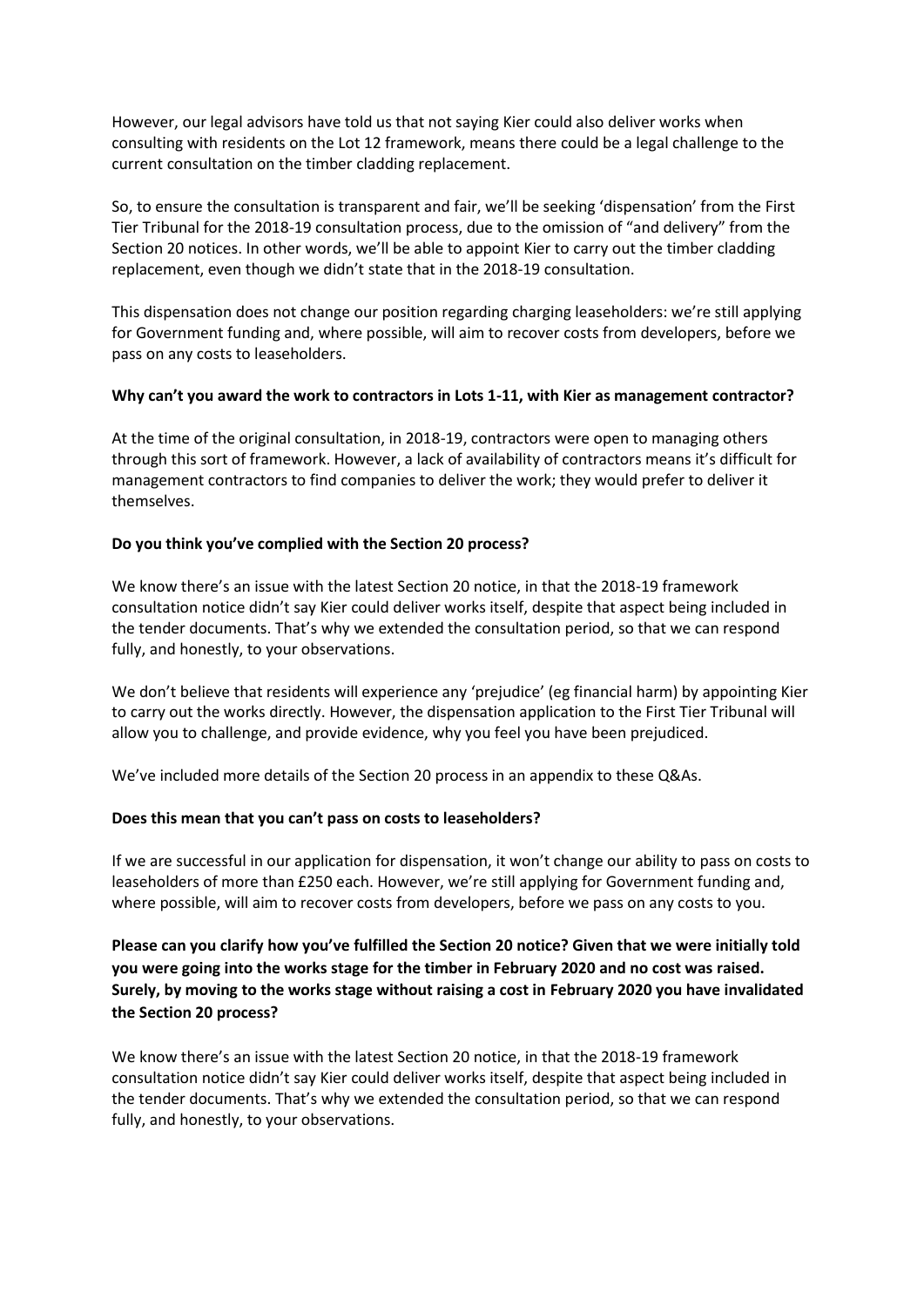We don't believe that residents will experience any 'prejudice' (eg financial harm) by appointing Kier to carry out the works directly. However, the dispensation application to the First Tier Tribunal will allow you to challenge, and provide evidence, why you feel you have been prejudiced.

## **We understood we could nominate contractors as part of our observations to the Section 20 notice – why haven't we been given that opportunity?**

We only ask customers to nominate contractors for projects (a Stage 4 consultation) where we don't have a long term or framework agreement; this doesn't apply in this case, as we have a framework in place for fire safety works. That doesn't mean we don't want your comments and feedback, these are always welcomed.

#### **Why haven't you given us at least two other estimates for these works?**

The letter we sent you in March is a 'Schedule 3 Section 20 notice', which means we're consulting with you about work where the contractor has already been selected through an earlier consultation and tender process. In this case, the contractor Kier was selected as part of our 2018-19 fire safety framework consultation. This means we don't have to give you more cost estimates for these works.

Our consultant Martin Arnold carried out a value for money review of the original fire safety frameworks and we always review framework contractors' cost estimates for individual projects. to ensure they offer value for money.

#### **Why do you think awarding to Kier is the best option?**

Kier's leading role in the successful delivery of the ACM cladding removal at Bolanachi means we feel it's best placed to carry out the next phase of the building safety works – the timber cladding replacement. Kier knows the building well and will be familiar to residents, so work can be carried out quickly and efficiently, and will deliver best value for money.

## **What happens if you don't appoint Kier?**

Appointing Kier also means we don't have to go through a competitive tender process for the timber cladding replacement, which would take months and will delay the project.

#### **Please share our leases with us.**

We'd be happy to share copies of your leases. Please emai[l EWS@hyde-housing.co.uk](mailto:EWS@hyde-housing.co.uk) with your address and we'll send this to you straight away.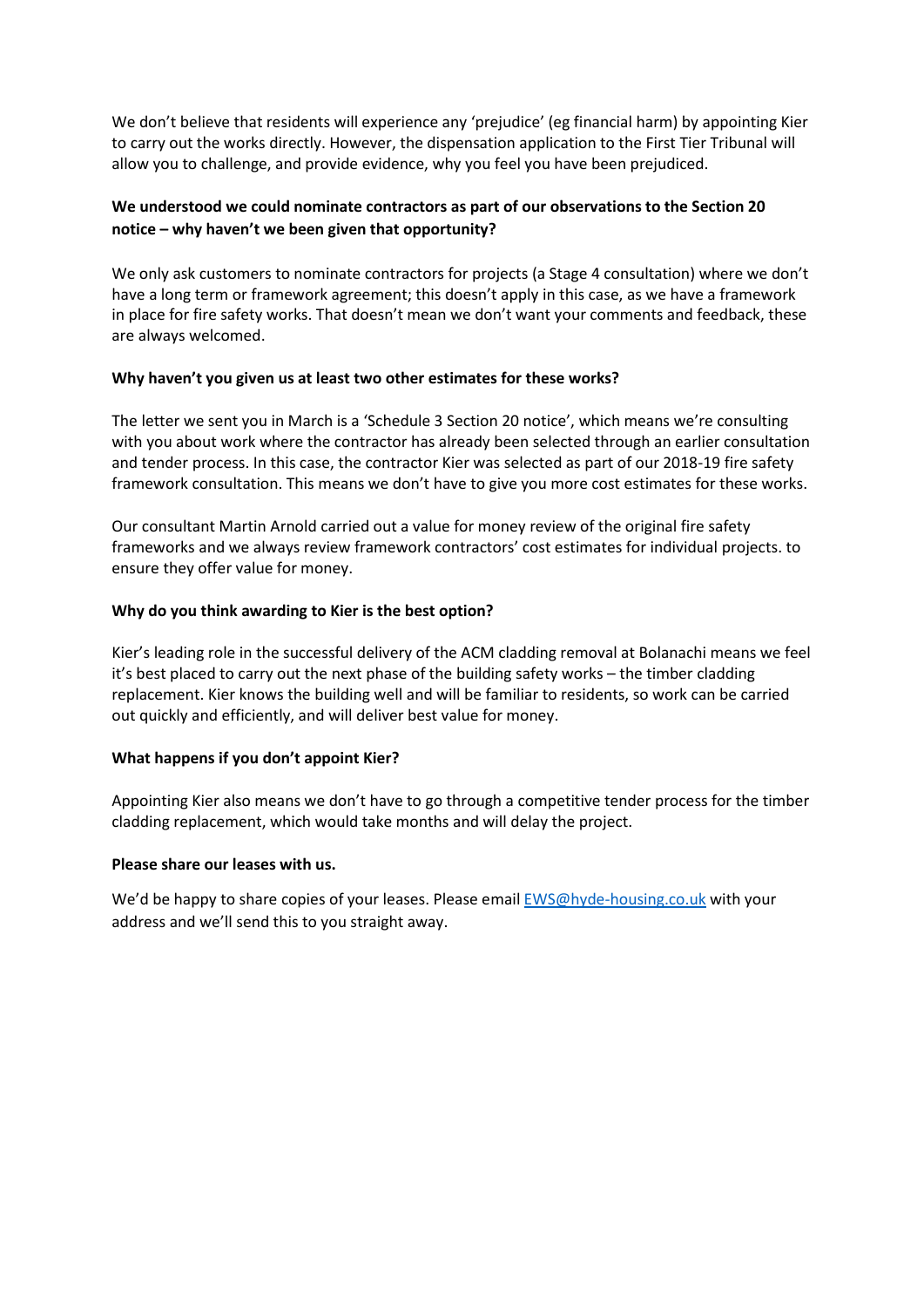# **Remedial works**

**How do these current proposed works differ from the cladding replacement works carried out before? Can you provide more details of the proposal, so we can understand what we're being asked to pay for?**

The previous work, between April 2018 and July 2019, saw us replace aluminium composite material cladding (ACM) with an A1-rated (non-combustible) cladding system. We also carried out fire stopping works and replaced timber decking on the balconies at the same time.

The current proposals are to replace the timber balustrades (the handrails and the sides) of the walkways in the atrium and the timber cladding on some of the walls of the courtyard, with an aluminium system powder-coated with a wood finish.

The proposals don't include ACM cladding removal or any work to individual balconies – these have already been carried out.



*Timber cladding in the courtyard (left) and timber balustrades in the atrium (right).*



*A plan of Bolanachi Building – the atrium is marked in red; the courtyard area is in green.*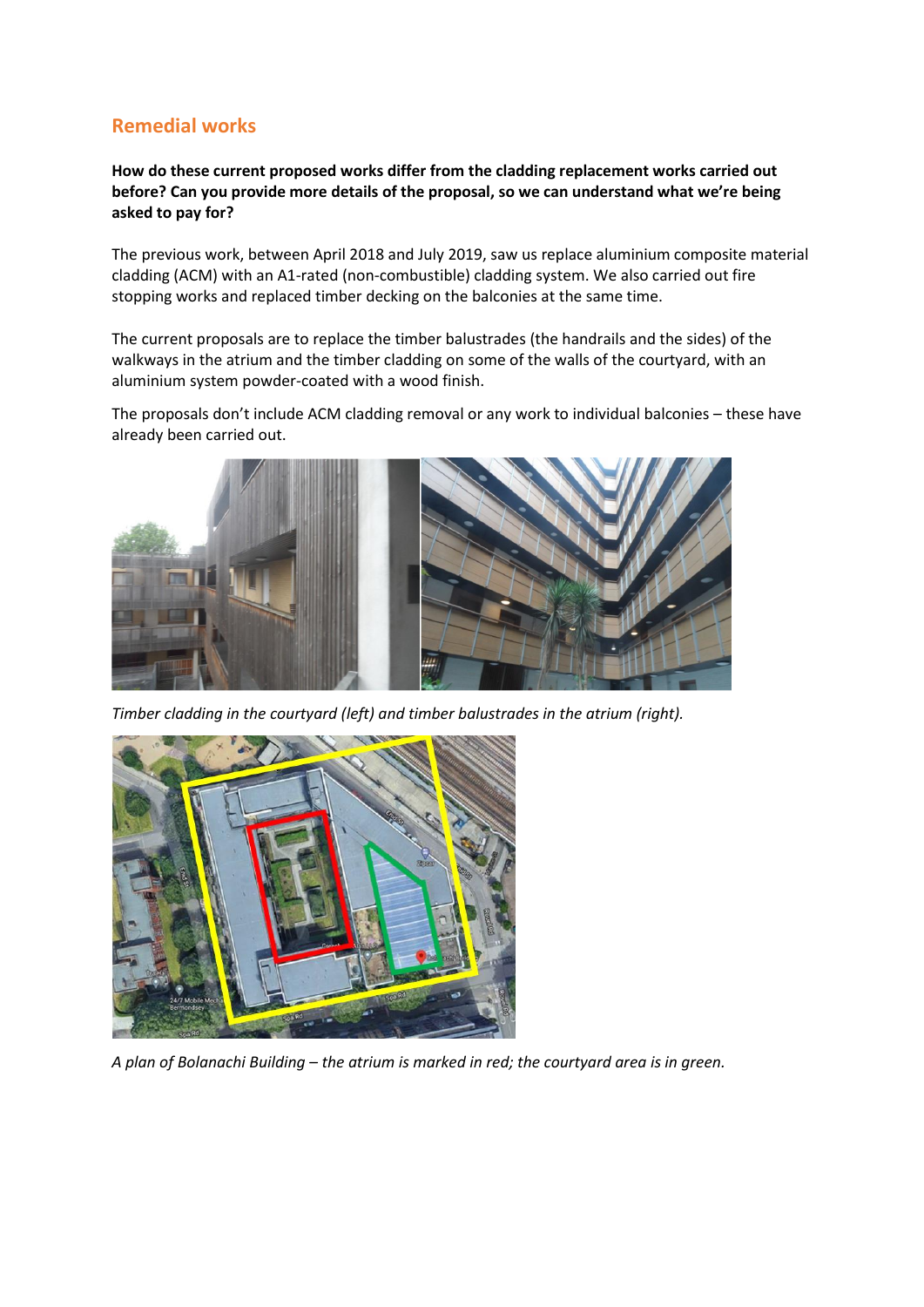The aluminium system is made by Vulcan Cladding Systems and will have a Rosewood finish. This has been tested by Warrington Fire and has an A2-s1-d0 fire rating:

- A2 limited combustibility
- s1 little or no smoke produced in the first 10 minutes of a fire
- d0 no flaming droplets and particles are produced in the first 10 minutes of a fire

This means that the materials don't contribute to the formation or spread of a fire (see next page).

#### **Fire behaviour**

The reaction to fire classification determines how much a material contributes to the behaviour of fire. A2-s1,d0 is non-combustible in Scotland and of limited combustibility in England and Wales, while at the other end of the scale, an F rating is easily flammable:

- A1 = non-combustible materials
- A2 = non-combustible (Scotland) and limited combustibility (England and Wales)
- $\bullet$  B, C, D = ranges from very limited to medium contribution to fire
- $\bullet$  E, F = high contribution to fire

#### **Smoke development**

The 's' part of the classification refers to the total smoke emitted during the first 10 minutes of exposure to fire:

- $\bullet$  S1 = little or no smoke
- $\bullet$  S2 = quite a lot of smoke
- S3 = substantial/heavy smoke

#### **Formation of flaming droplets/particles**

The 'd' part of the classification relates to the number of flaming droplets and particles that are produced within the first 10 minutes of fire exposure:

- DO = no droplets
- D1 = some droplets
- $\bullet$  D2 = quite a lot.

#### **How many timber panels are being replaced? What's the cost per panel?**

The project has been priced on replacing timber by the linear metre, not per panel. We've provided a detailed breakdown of the timber replacement costs to customers via email on 21 September 2021.

## **Did you know you would need to carry out more cladding works when you replaced the ACM cladding? What guidance, legislation and advice are you following?**

After the ACM cladding was replaced Bolanachi Building, in 2019, we commissioned our consultant Martin Arnold to carry out further fire safety assessments, in line with Government Advice Note 14, that had been issued by the Ministry for Housing, Communities and Local Government (MHCLG) in December 2018 (while the ACM work was underway).

The Advice Note gave guidance for building owners with non-ACM materials in external wall systems, including cladding and insulation. While not a legal requirement, it strongly advised owners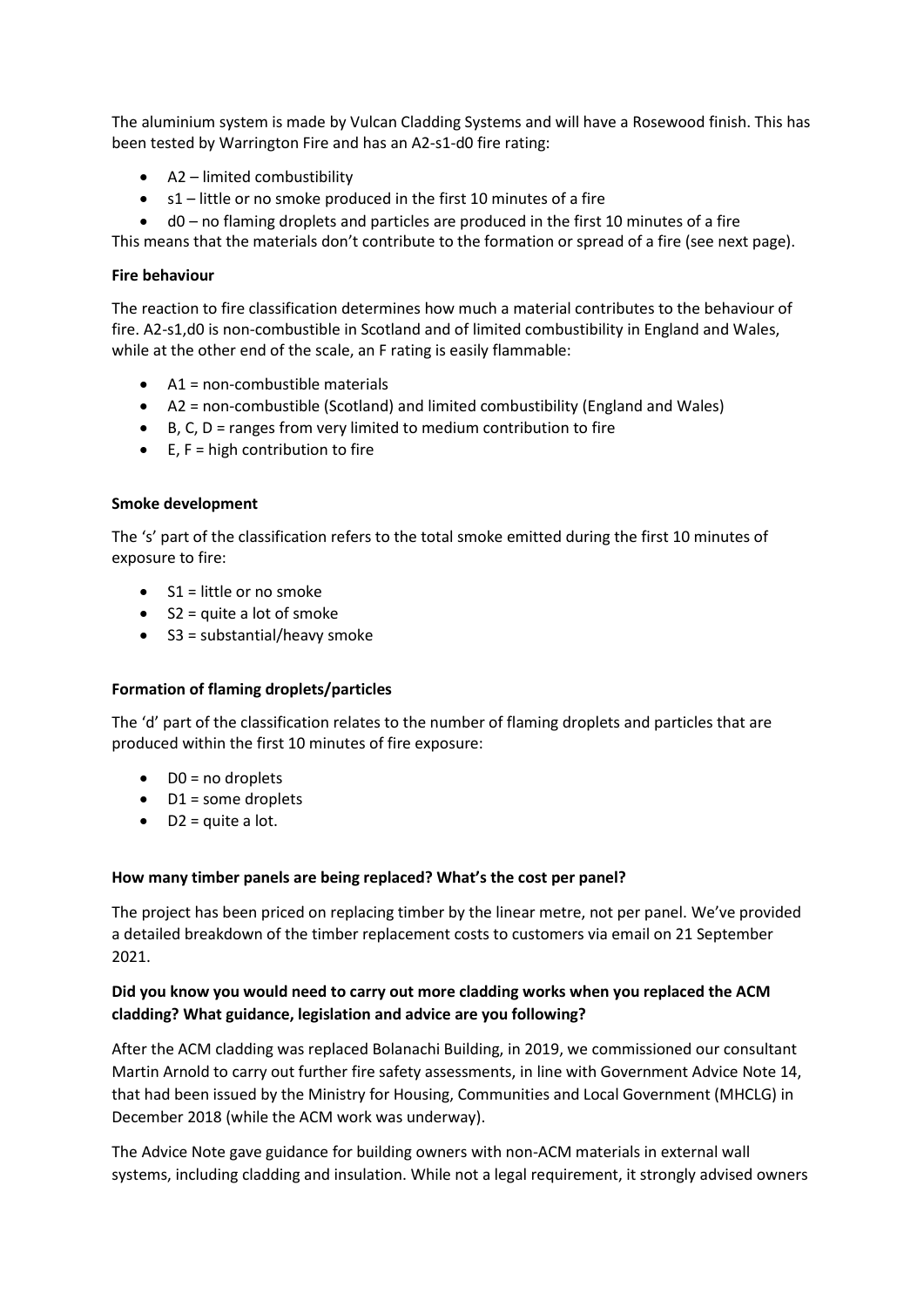of buildings above 18m to take 'general fire precautions' in their buildings and to ensure external wall systems were 'safe'. The guidance highlights the need for building owners to review the risk presented from combustible materials, such as timber, and recommends cladding systems should be of 'limited combustibility'.

Additionally, in June 2019, Government issued an Advice Note on Risks Arising from Balconies on Residential Buildings, with similar recommendations regarding timber cladding.

Both pieces of guidance were considered during Martin Arnold's assessment. Martin Arnold's report, issued in September 2019, and a further report by Frankham RMS (issued in November 2019), highlighted the timber covering the walkways in the atrium area and courtyard area as a risk and recommended its replacement with a non-combustible material.

We won't be sharing these reports with customers. Our lawyers have told us we need to be very careful that we don't share anything that could potentially compromise any future claims we may make. We know claims are often vigorously defended on a number of different levels, so we need to ensure we take the right steps. However, we can share the following extracts from the two reports:

*"FRMS advises that, in the absence of any proof that the materials are non-combustible, replacement of these materials should be considered, as they present a risk to all residents required to escape through this area. A single fire could jeopardise the escape route for all residents.*

*"This timber is potentially a high risk and does not comply with the current advice note on balconies on residential buildings from the Ministry of Housing, Communities and local Government."*

#### *(Frankham RMS Balcony Survey Report 2019)*

*"Although the timber cladding at Bolanachi Building is not confined to balconies, it does enclose walkways and escape routes and therefore [the MHCLG advice] would apply.*

*"The timber on the external parts would provide a means for fire to spread externally. This timber is located to elevations which are below 18m but is an area for fire to spread and does pose a risk. The probability of a fire starting on a walkway is low, but should it occur the severity is high.*

*"The view of the MHCLG Expert Panel is that the clearest way to prevent the risk of external fire spread and is to remove and replace any combustible material with one that is non-combustible (classified as A1 or A2-s1, d0)."*

#### *(Martin Arnold AN14 Report 2019)*

#### **Have you rigorously questioned the recommendation of the experts?**

We've received advice from three independent, expert organisations which all agree we need to replace the timber. Our in-house fire safety specialist has reviewed all the recommendations and agrees that we need to carry out this work to completely remove the risk.

Fire risk assessments carried out by Savills in May 2020 and February 2021 also highlighted the timber as a potential risk.

#### **What other options have you considered and why have these been ruled out? For example, why can't you just treat the timber with fire retardant or new timber?**

MHCLG's expert panel has said the clearest way to prevent the risk of fire spread is to remove and replace any combustible materials with non-combustible ones.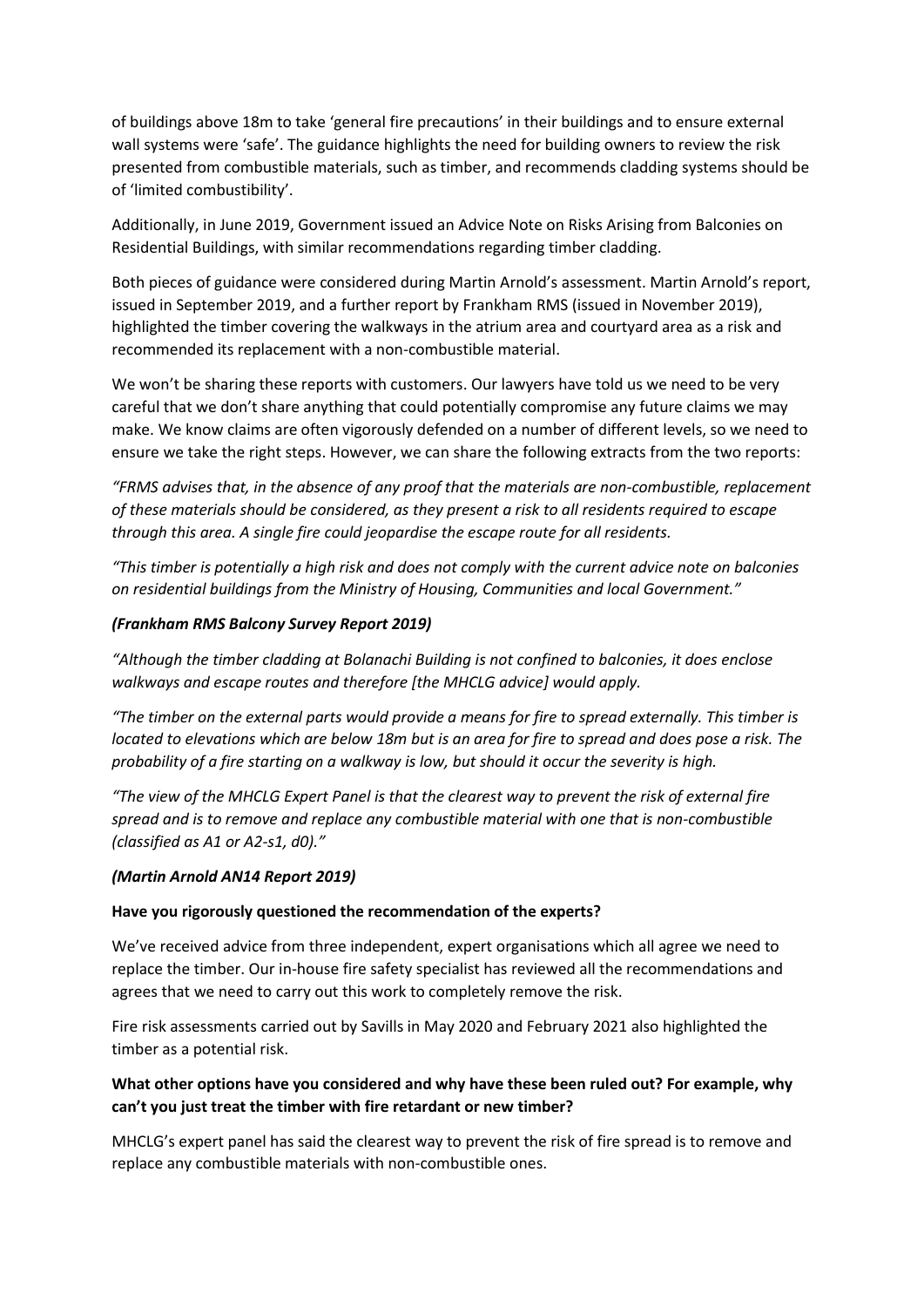As the building owner, we're responsible for the safety of residents and our buildings. Taking all the advice into account we believe the best way to ensure residents safety is to remove the risk entirely and replace the timber with a non-combustible product. We can't replace it with new timber.

Any treatment would only reduce the potential of surface spread of fire for a limited amount of time, it would not prevent the timber from burning and so doesn't reduce the risk. We'd also have to remove each piece of timber to treat it, to ensure complete coverage (which would have to be checked).

This process would have to be repeated every two years, so isn't a practical or cost-effective approach.

## **If the Martin Arnold report from 2019 recommended these works, why were we issued a certificate of compliance on 2 October 2019?**

The certificate of compliance relates to the ACM replacement works.

## **Why didn't you replace all the timber when you carried out the ACM replacement and replaced the timber on our individual balconies? Was Hyde or its fire safety consultant negligent in not including it in these works?**

During the ACM replacement project, we considered the balconies part of the external wall system, so we replaced the timber on balconies. MHCLG advice and guidance at the time didn't highlight the risk of timber used for walls and walkways, so these weren't included in the original works. However, subsequent guidance has highlighted the need to assess timber used in this way on buildings.

## **Does the new Fire Safety Bill replace all Government guidance on the timber cladding and on the balconies and so works are no longer required? Or is the work needed to meet EWS1 requirements?**

The Fire Safety Bill doesn't change Government guidance on what materials can be used on buildings. This includes the timber cladding on the walkways at Bolanachi which we're proposing to replace with non-combustible materials and timber on individual balconies, which was replaced during earlier works. This work is also required for the building to pass an EWS1 assessment.

## **Has the fire risk of the under-croft car park and the bin store been factored into the fire risk assessment?**

Both the bin store and the under-croft car park are adequately compartmentalised, with a minimum fire separation between them and the flats of 90 minutes. The car park is ventilated into the courtyard but there is low chance of fire spreading, as heat and smoke would be dissipated and so there is no effect on the fire safety of the building.

## **In the FRA (Fire Risk Assessment) there were a lot of unanswered questions requiring further information from management - can Hyde provide this and how this links to the building regulations.**

We have all relevant information about the design and construction of the building. It's important to note that, while products and buildings may have met building regulations at the time of construction, they may not satisfy the requirements of the latest guidance. Ultimately, they may present a significant risk, despite meeting historic building regulations.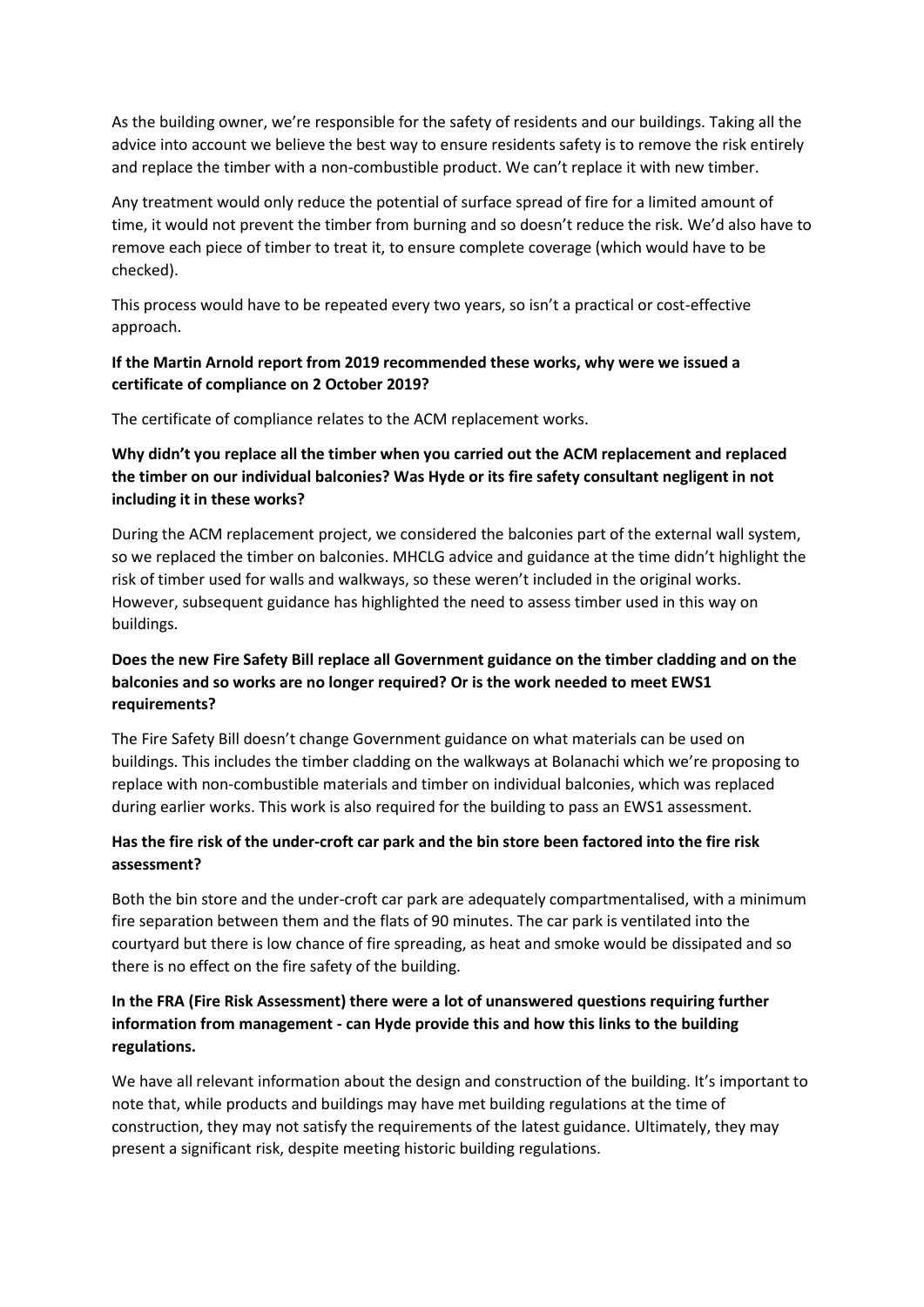## **Do you still hold the O&M manual for the building, and records of materials used from the original contractor? Could you please provide details of the exact type of timber panels and their fire rating? Could you please provide details of their performance in a large-scale test?**

We've reviewed the O&M documentation and unfortunately, there are no details on the timber panels used in the original construction. However, regardless of the fire rating of the original timber panels, they are made of combustible material, so they'll still need to be replaced.

If you'd like to see specific information from the O&M manual, we're happy to share extracts with you, via email. Please make requests via residentfiresafety@hyde-housing.co.uk

#### **What other work are you proposing?**

We originally planned to include the installation of communal lighting and an upgrade of the electrical system but, having listened to your feedback, these have now been removed from the proposed works.

As well as the timber replacement, the current proposals include replacing seven communal fire doors; the front doors to flats are not being replaced as they provide adequate fire protection. The new fire doors will have a FD30 rating, which means they can resist fire for 30 minutes; they'll look the same as the current doors.

The fire doors in total are costing £19,973.94 excluding VAT, this equates to £2,853.42 per door.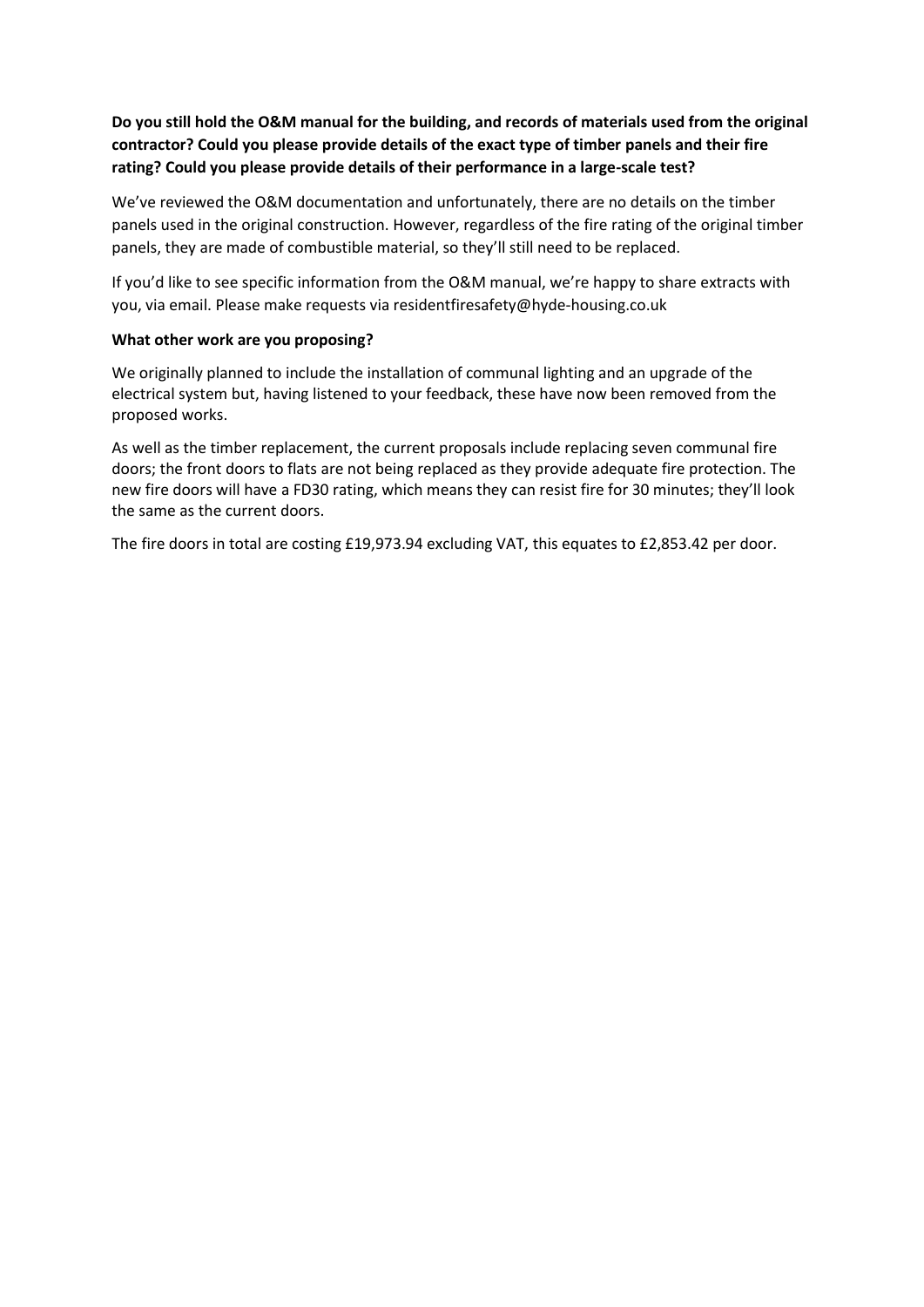## **Can you provide a timeline?**

| <b>April 2018</b> | ACM Replacement Project (including timber dwelling balconies) commences            |
|-------------------|------------------------------------------------------------------------------------|
| December 2018     | MHCLG AN14 released                                                                |
| <b>June 2019</b>  | MHCLG Balcony advice note released                                                 |
| <b>July 2019</b>  | ACM Replacement Project (including timber to balcony cheeks) completed             |
| August 2019       | Hyde commission AN14 report and balcony report to specifically look at timber      |
| September 2019    | Martin Arnold AN14 Report issued to Hyde                                           |
| November 2019     | Frankham RMS Balcony Survey Report issued to Hyde                                  |
| December 2019     | Hyde begins specifying timber replacement intending to continue contractual        |
|                   | arrangement with Kier following ACM works                                          |
| January 2020      | MHCLG Consolidated advice note released (EWS included)                             |
| February 2020     | Original start date for timber replacement works assuming continuation of the      |
|                   | existing terms and conditions with Kier following ACM works. Site set up begins.   |
| <b>March 2020</b> | Covid-19 delays halt site set up                                                   |
| <b>May 2020</b>   | Complications arise with continuing existing contractual arrangement arise further |
|                   | delaying works                                                                     |
| September 2020    | Specification of works changed to include lighting replacement and provisional     |
|                   | sum for fire doors.                                                                |
| October 2020      | Decision made to appoint Kier as Principal Contractor under the Hyde fire          |
|                   | framework. Kier to reprice to include electrical and fire door works.              |
| November 2020     | Brick work sections assessment carried out by fire engineers using information     |
|                   | from previous AN14 intrusive inspections                                           |
| December 2020     | Programme details & specification reviewed                                         |
| <b>March 2021</b> | S20 consultation issued to residents                                               |
| <b>July 2021</b>  | Proposed mobilisation due to consultation extension                                |
| August 2021       | Proposed start                                                                     |
| <b>July 2022</b>  | Proposed completion                                                                |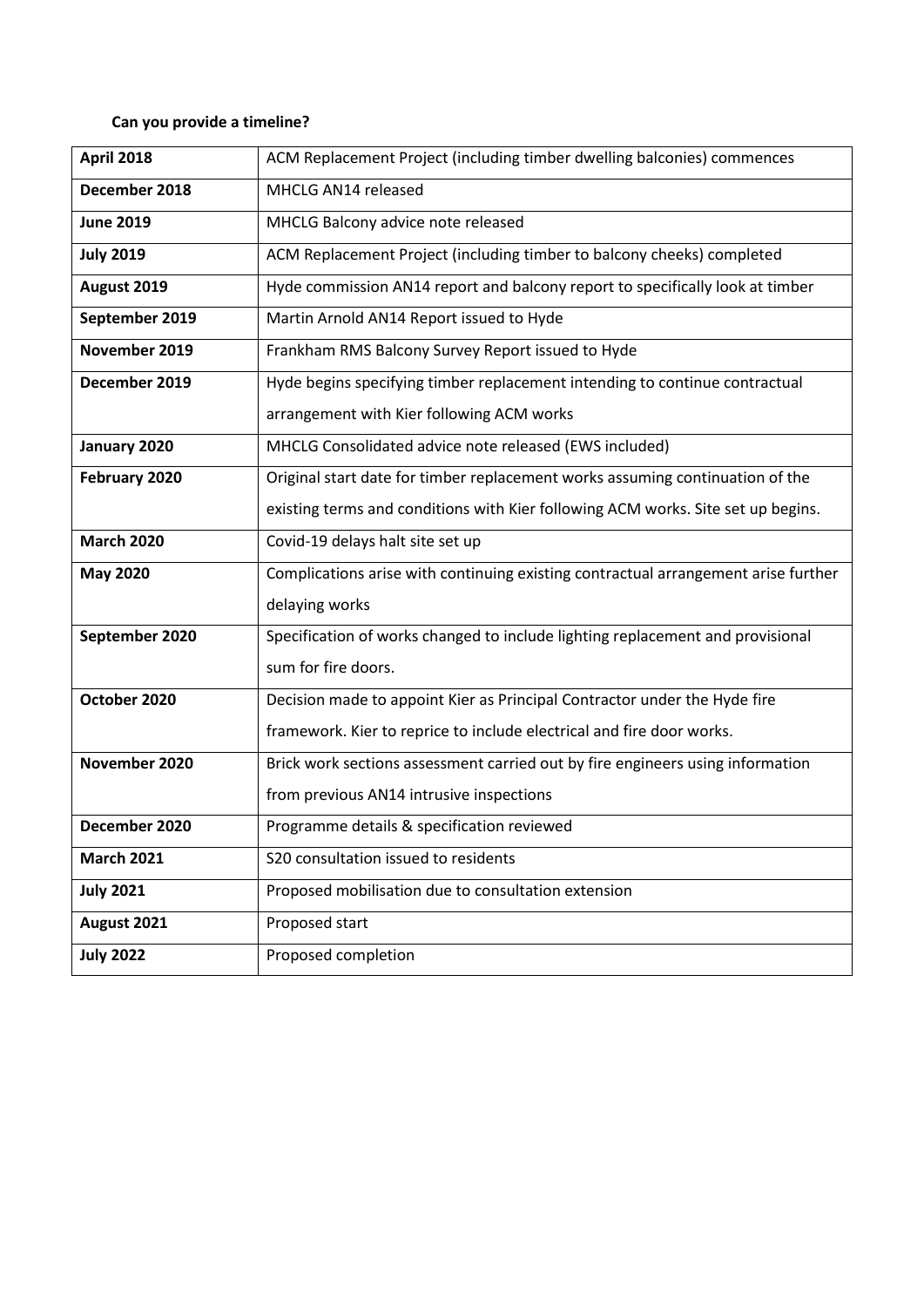# **Carrying out the remedial works**

## **Why is Kier starting work, when the funding issues aren't resolved and customers weren't involved in the tender process?**

We need to start work before the end of September 2021 to be eligible for the Building Safety Fund, even though a final decision is yet to be made by MHCLG. As we're carrying out work on safety grounds, it must go ahead, regardless of whether or not we get Government funding.

#### **What building contract is being used? Why is a 'not to exceed' clause not included?**

Kier's contract is a fixed cost contract with contingency and provisional sums allowed within the fixed cost. We're using the JCT Intermediate building contract with contractor's design 2016.

#### **Do we have an exact completion date for the works?**

We can't give you an exact date but currently, we expect work to be finished in July 2022.

#### **The programme seems conservative, are you incentivising Kier to finish earlier?**

This is a realistic timescale for the work and we've agreed the programme with Kier.

### **Why is scaffolding needed in the atrium? Have you looked at other, less expensive options, such as fall restraint systems?**

Kier considered a number of options and decided scaffolding was the safest and most cost-effective way of carrying out works.

#### **Will Kier need access to flats?**

Kier won't need to access the flats – work will be carried out from the scaffolding.

## **How will the plants in the atrium be protected - if they are damaged or die, will they be replaced? Will we have to wait until works are complete?**

We'll make sure the plants are maintained as normal during works (bearing in mind the disruption caused by the work itself). Any plants that die or are damaged during work will be replaced by Kier at its cost.

## **How will you ensure cleaning gets done and access to bins and other public areas, such as parking and lifts, is maintained during works?**

Cleaning will continue and Kier will ensure access is maintained to public areas (work-depending) during the project. Eight parking spaces will be unavailable while work is underway and if access to any of the bin stores is restricted at any time, we'll ensure rubbish is cleared more often and the costs of this won't be passed onto customers.

#### **How will you deal with personal property kept in communal areas?**

We'd like to remind everyone that personal property shouldn't be kept in communal areas. The Bolanachi Building Property Manager carries out monthly inspections.

#### **Can you assure us that any damage caused by the proposed works to our homes will be covered?**

Work will be covered by a commercial all-risks policy to cover loss or damage to the building.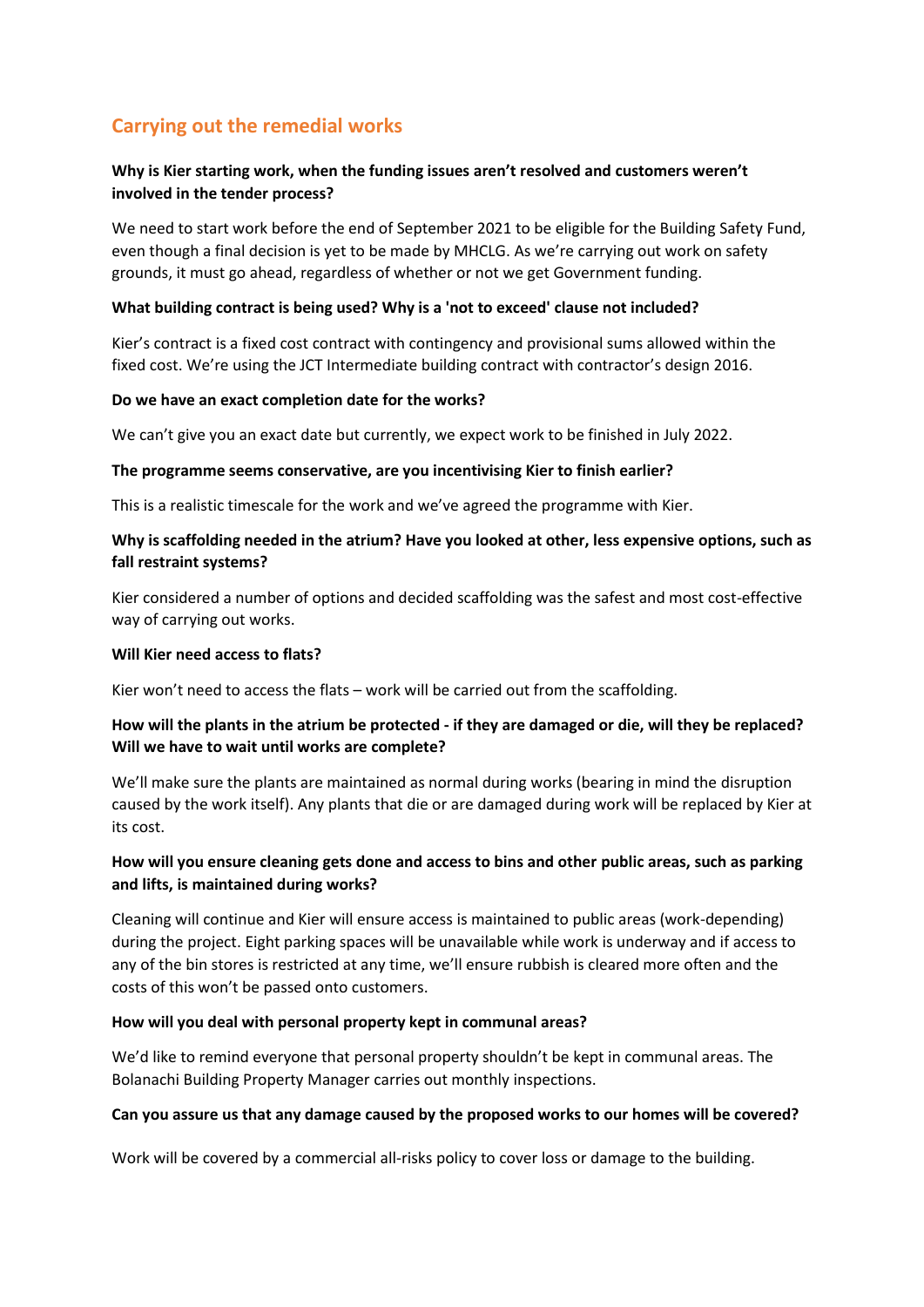# **Brickwork remediation**

#### **What brickwork are you assessing?**

We've carried out inspections of the brickwork of the external walls of the building (not between individual flats), to check for layers of fire protection.

### **When will you have the results from the brickwork investigation? Why don't you wait until you have these results before starting the timber replacement, as you've said it might be more cost effective to do it at the same time?**

The report from the fire engineer on whether or not the insulation behind the brickwork needs to be replaced has been delayed, because of proposed changes to the way in which external wall systems are assessed. BSI PAS 9980 Fire risk appraisal and assessment of external wall construction and cladding of existing blocks of flats – Code of Practice is due to be published in autumn 2021.

As a result, we would rather wait, than carry out unnecessary (and costly) work. We'll update you with the impact of the new code of practice as soon as it is published. However, despite this, we've produced a specification for the work on the assumption the insulation will need replacing, we can apply to the Building Safety Fund.

If we have to carry out remedial work to the brickwork, this can be carried out immediately after the timber replacement and we'll still benefit from any cost savings (or won't incur additional costs).

#### **Will you share the factual report of brickwork survey with customers?**

We've been told by MHCLG that we can't share any reports or details with customers while the Building Safety Fund application is being assessed.

#### **Can you confirm if remedial work is needed to the brickwork areas?**

Inspections have confirmed the correct cavity barriers are present in the external brickwork. However, there's combustible insulation in the walls, which our fire engineer has recommended is replaced. We're still assessing whether we need to carry out this work, as we're confident the risk is extremely low.

#### **Will we be able to stay in our homes, if remedial work to the brickwork is carried out?**

We believe the building will be habitable and safe during any brickwork remedial works but we'll confirm this when we've finalised what work needs to be done.

#### **Can you provide a cost estimate for the remedial works to the brickwork?**

A worst-case scenario cost estimate for brickwork remedial works was included in overall cost estimates shared with customers in the week of Monday 12 July 2021.

#### **Will you try to recover the cost of the brickwork remedial works from the original contractor?**

We don't believe the combustible insulation issue is a 'defect' or the result of negligence on the part of the original contractor, but we'll look to recover any remedial costs we can from third parties, where possible.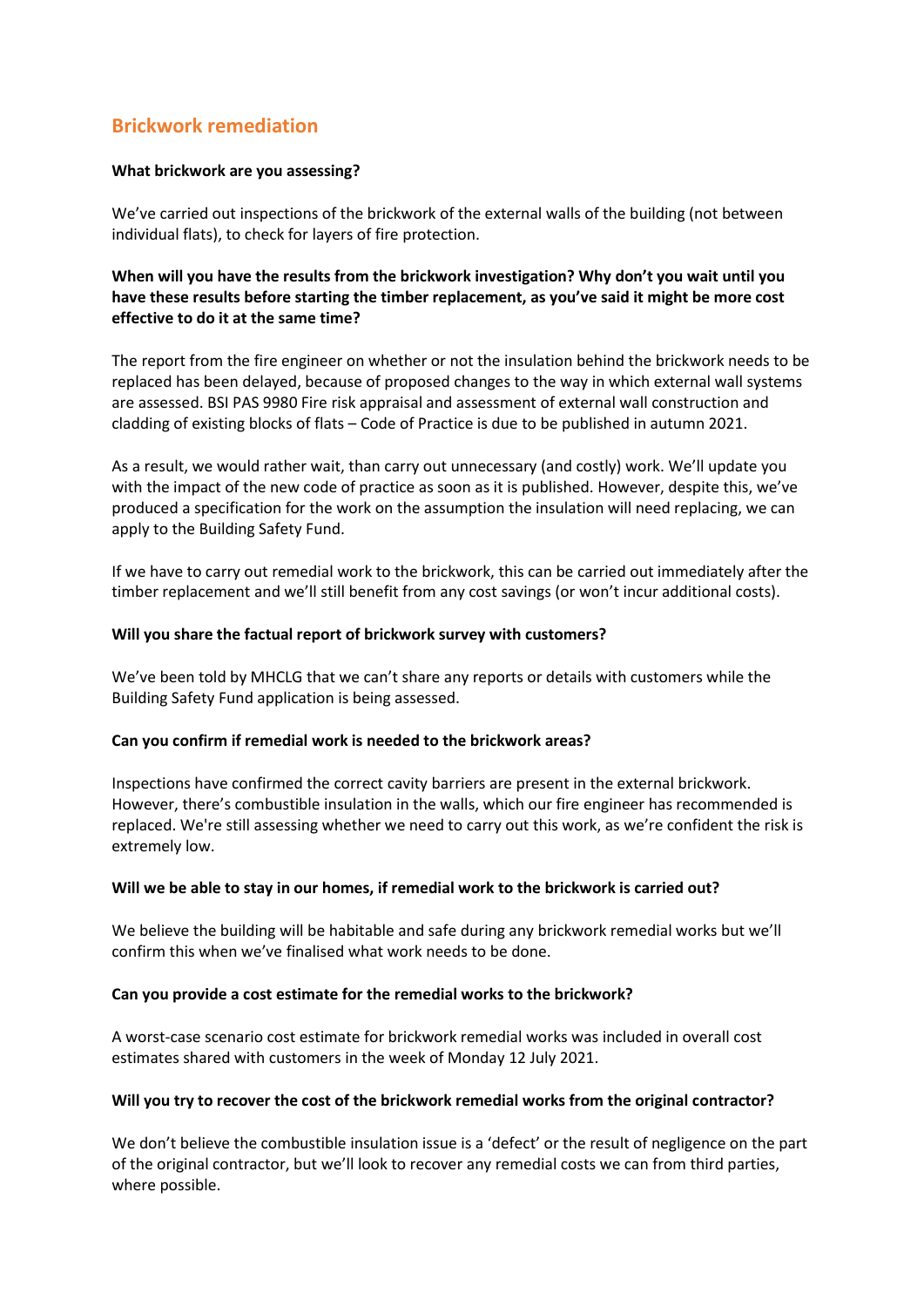#### **Will the brickwork remedial works be covered by the Building Safety Fund?**

We've been advised that the Building Safety Fund (BSF) should cover the brickwork remedial works, if required. We've prepared a specification of works for replacing the insulation, as part of the application for the BSF. However, we're still assessing the need for these works.

## **Will the brickwork remedial works also have to start by 30 September, to qualify for the Building Safety Fund?**

Yes, brickwork remedial works would need to be part of the same project. However, Government has said it will consider later start dates on a case-by-case basis, so work may be able to start later. We're still aiming to begin work by the end of September.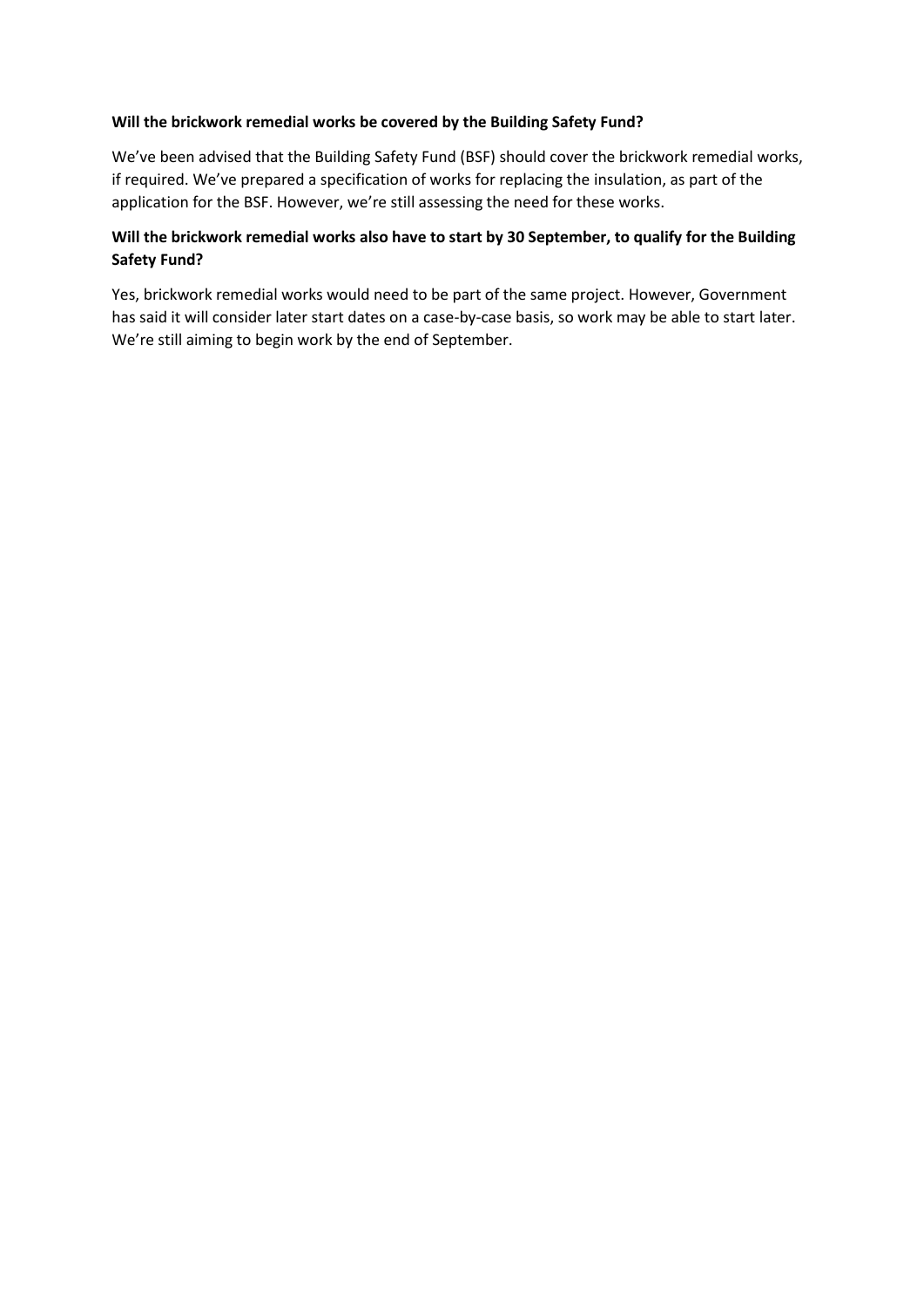# **Government funding**

## **Will you be applying for Government funding and if so, how much of the works will be paid for by this funding, if the application is successful?**

We applied to the Building Safety Fund for the timber removal and separately for the brickwork on 25 June 2021. Unfortunately, we can't estimate how much of the work will be covered by funding (if we're successful) because we aren't in control of that decision.

### **What's the deadline for applying to the Building Safety Fund?**

We had to submit our proposal for the works as part of an application to the Building Safety Fund before the end of June 2021 and work must start by September 2021. You can read more about the fund application process here:<https://www.gov.uk/guidance/remediation-of-non-acm-buildings>

Government funding only supports replacing materials with limited or non-combustible materials.

#### **Will you share the Building Safety Fund application with us?**

We've met with the Ministry of Housing, Communities and Local Government, following our Building Safety Fund application; it has advised us not to share the details of the application publicly.

#### **When will we know about the Building Safety Fund decision?**

We're having open discussions with MHCLG fortnightly, to discuss our BSF applications. However, we won't hear whether we have been successful or not until late September and won't know how much funding we'll receive, if any, before then.

## **Can customers attend the MHCLG [Building Safety Fund] meetings?**

Customers won't be involved in the MHCLG discussions regarding the Building Safety Fund applications.

## **Will funding be shared across all projects or were applications made on a building-by-building basis?**

Applications to the BSF are made on a building-by-building basis. Any funding we receive for Bolanachi Building can only be used on Bolanachi and nowhere else. Funding covers the costs that we could recover from customers, which means we'll have to pay our share of the costs (on behalf of our tenants), regardless of whether we're successful in our application for funding.

## **What are the possible outcomes of the application to the Building Safety Fund and will the Ministry of Housing, Communities and Local Government (MHCLG) be commenting on whether or not the proposed work is needed?**

Our application to the Building Safety Fund (BSF) is now being reviewed by MHCLG. We'll continue to keep you updated on the progress of our application – please bear in mind the volume of BSF applications means it may be some time before we know whether or not we've been successful.

The need for the proposed timber replacement work is based upon expert advice we've received from our fire engineers, so we can keep everyone living in the building safe. We'll need to carry out the work, even if we're unsuccessful in our application to the BSF.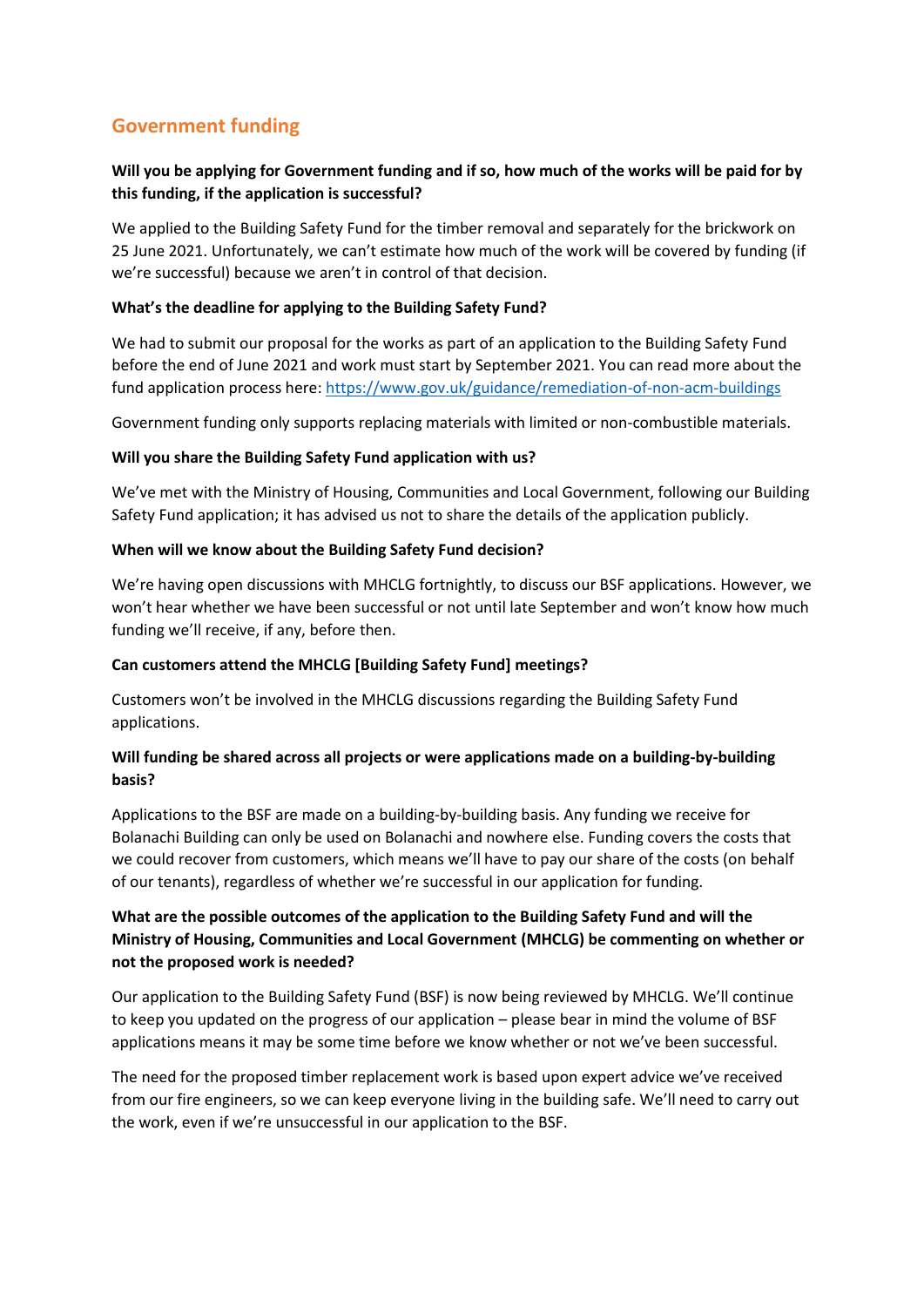## **You said you need to start work by September 2021 to apply for government funding. Is there anything that could prevent you from this? If so, what?**

The Government has recently said it will consider funding projects that start after September 2021 (on a case-by-case basis). However, if we have to change our current proposals, that will cause a delay and could put funding at risk.

## **If the timber cladding replacement work had been carried out at the same time as the ACM cladding replacement, would it have been covered by Government funding?**

No, the original fund was only for removing ACM cladding.

## **If you're applying to the Building Safety Fund, why are you asking us to pay?**

The Building Safety Fund may not cover all the costs of the remedial work, which means we may still have to pass on some of the costs to leaseholders. We wanted to tell you that we wouldn't be paying for further fire safety works and so we started the Section 20 process. Please remember the Section 20 notice is not a demand for payment, and we haven't billed you for anything yet.

#### **By how much will the Building Safety Fund reduce the costs to leaseholders?**

We've applied for the full amount of the cost of the works that would be passed on to leaseholders, so, if we're successful, we won't be passing any costs onto leaseholders. However, we won't know how much funding we'll receive until we hear back from MHCLG.

#### **Will the proposed work be cancelled if the Building Safety Fund application is unsuccessful?**

The need for the proposed timber replacement work is based upon expert advice we've received from our fire engineers, so we can keep everyone living in the building safe. We'll need to carry out this work, even if we're unsuccessful in our application to the Building Safety Fund.

Regarding brickwork remedial works, inspections have confirmed the correct cavity barriers are present in the external brickwork. However, there's combustible insulation in the walls. We're still assessing whether this needs replacing, as we're confident the risk is extremely low.

## **We heard Hyde has received £13m from the Government to pay for building safety work – how will this be split between buildings?**

You may have seen a headline in Inside Housing stating we've received £13m in Government funding to pay for building safety work. The £13m (actually £12.9m) is money we've received from government funding and from contractors relating to historic fire safety costs, including removal of ACM cladding. It doesn't relate to the current Building Safety Fund applications. You can read more in our **Annual review** [\[www.hyde-housing.co.uk/annual-review-19-20/\]](http://www.hyde-housing.co.uk/annual-review-19-20/)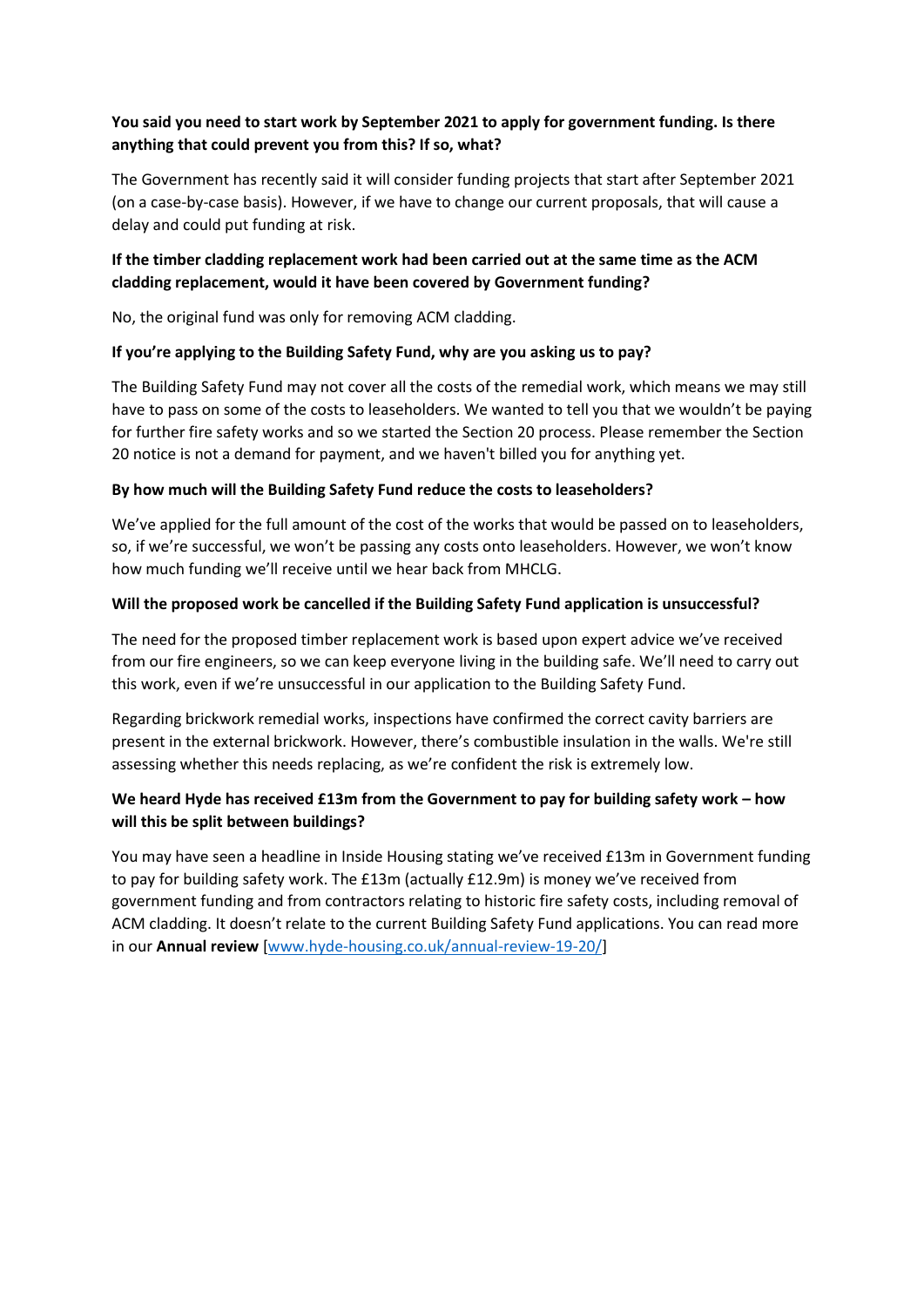# **Legal claims from third parties**

#### **Can you get the original developer to pay?**

We'll always seek to recover costs from original developers, contractors and previous building owners to mitigate the costs to ourselves and our homeowners and will continue to do so.

In the case of Bolanachi, we will pursue the original contractor, Rooff Ltd, to rectify any defects we identify against its original contract. (Please note that there was a mistake on the Section 20 notice, that stated Rok was the original developer of Bolanachi Building, we are sorry for any confusion caused).

## **Could you provide full details of which parties you are planning to pursue for these costs? Has this process started?**

We're not ruling out claiming for this work against the original contractor, Rooff Ltd. However, we'd need to prove that Rooff was in breach of its original contract with us, which will relate to the Building Regulations at the time, not necessarily those in force today.

## **Could the original contractor ask to do its own surveys and delay any works until they're out of warranty?**

No, there are processes in place to stop such a situation. However, we don't believe the timber cladding or the combustible insulation issue behind the brickwork are 'defects' or the result of negligence on the part of the original contractor, but we're continuing to explore if we can recover any remedial costs we can from third parties, where possible.

## **Can you update us on any claims against the original contractor. Is there anyone else you can claim against?**

We don't believe the timber cladding or the combustible insulation issue behind the brickwork are 'defects' or the result of negligence on the part of the original contractor, but we're continuing to explore if we can recover any remedial costs we can from third parties, where possible.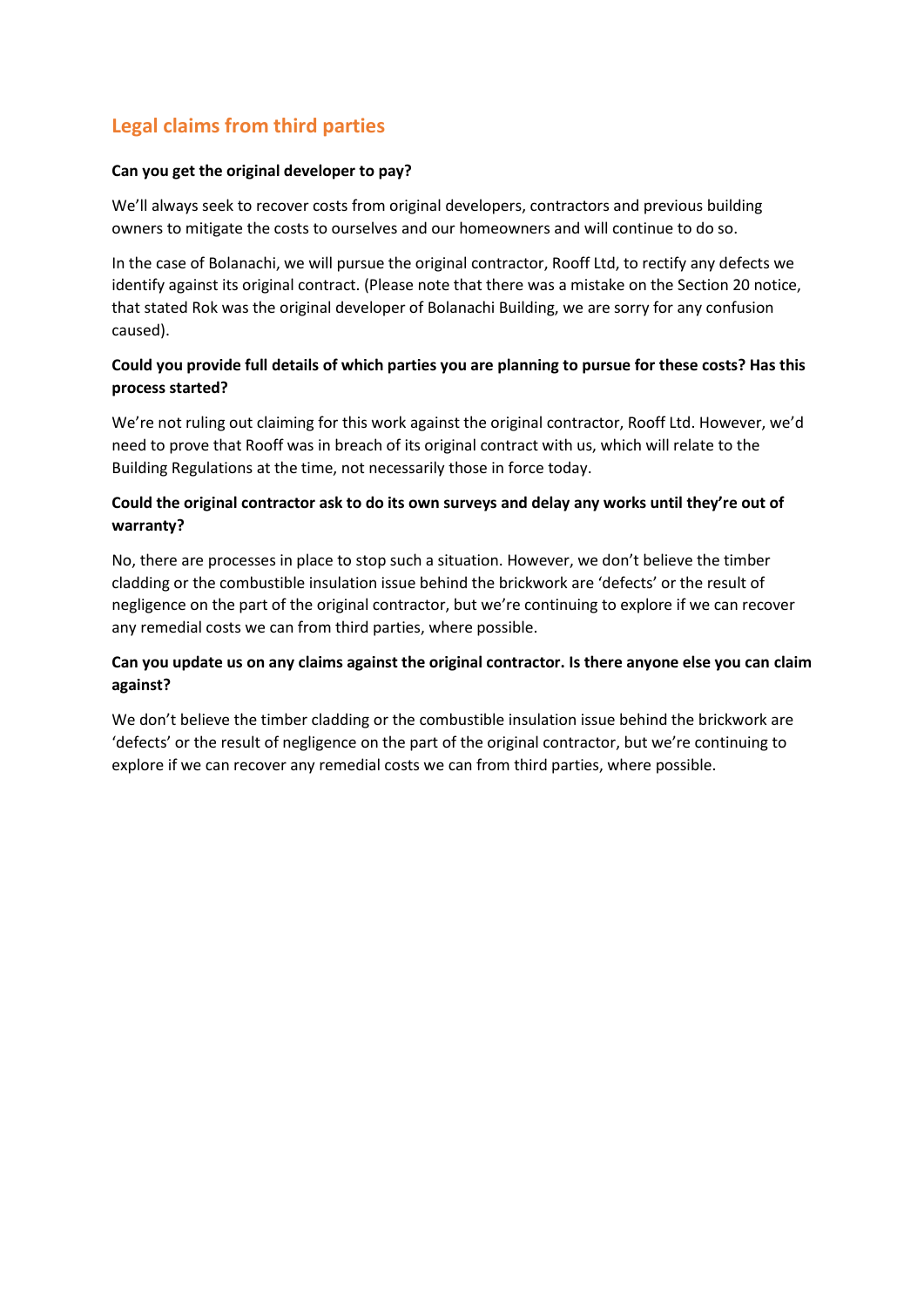# **Passing costs on to leaseholders**

#### **Can you provide a 'worst case' cost estimate for the remedial works?**

We shared the cost estimates with customers in the week of Monday 12 July 2021 and a detailed breakdown on 21 September 2021.

## **Are the current estimated costs essentially the worst-case scenario? Is there a risk they could be even more?**

The cost estimates cover all known works and include a contingency for unforeseen issues. As with any construction programme, we can't guarantee there won't be additional unforeseen works but we're confident there won't be.

### **How many flats in the building are owned by Hyde and are the costs going to be apportioned to Hyde in the same way as with leaseholders?**

We own 38 of the flats in Bolanachi building and the share we'll pay on behalf of our tenants is based on the same calculation used to apportion costs to leaseholders – which is the same way we apportion service charges. The amount we'll pay is detailed in the cost estimates with customers in the week of Monday 12 July 2021.

#### **Will the commercial leaseholder be contributing to the cost of the proposed works?**

If we do have to pass on costs to leaseholders, the commercial leaseholder will pay its share.

## **The timber cladding replacement has been planned for some time, why haven't you told us that we may have to pay some of the costs before?**

As we explained in our letter in March, we originally promised to cover the costs of building safety works, specifically those relating to the removal and replacement of ACM cladding (and any additional works required as part of that work), following Grenfell.

This enabled us to carry out the urgent works as quickly as possible, to make sure everyone was safe. We then took legal action against the contractor which built Bolanachi, Rooff Ltd, and applied for government funding. We recovered £4.5m towards the £6m cost of the ACM cladding replacement, so we paid £1.5m.

Bolanachi Building is just one of many where we've taken a similar approach. Since 2017, we've spent more than £63m on building safety work across all our properties but to date, we've only recovered about £13m from contractors and through Government funding, leaving a significant shortfall.

We've done far more for our leaseholders than many other housing associations and private landlords but we simply can't afford to continue to pay for all fire safety work indefinitely (we currently estimate having to spend another £100m to £200m over the next five to ten years). We already pay a significant proportion of fire safety costs on behalf of our tenants, so not all the costs are passed to leaseholders.

Additionally, our charitable status (and the funding we receive) means we are obliged to manage and maintain the tens of thousands of homes we own, and to provide services to our customers. We also need to build more affordable homes to meet growing demand; homes that must meet evermore strict safety and environmental regulations.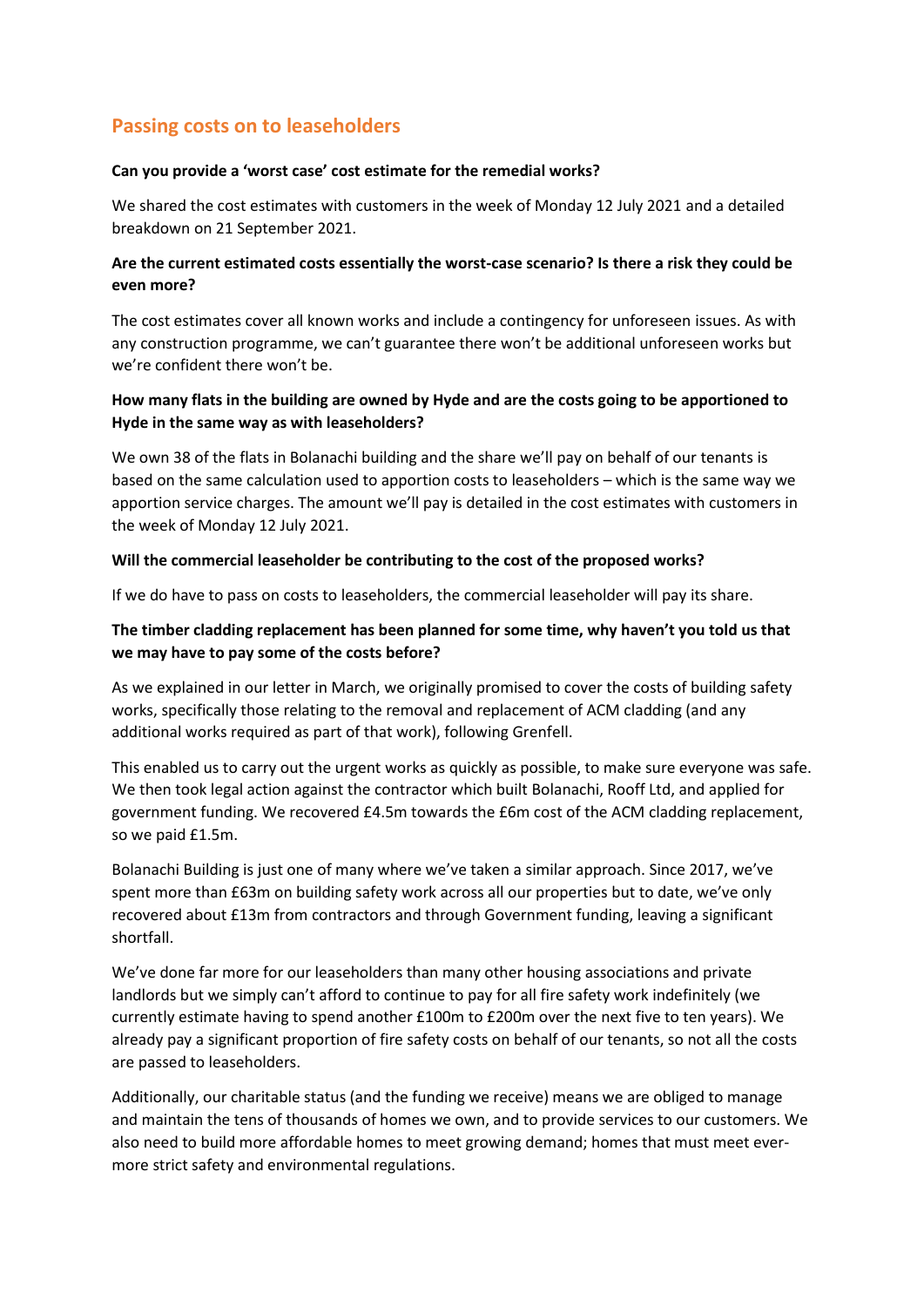However, we're now having to tell leaseholders that we may need to pass on some of the costs to them in future, if we can't recover it from the original developers or contractors (through the courts if necessary), or if we can't get Government funding to cover all the costs.

As we've said before, we understand this is very difficult for leaseholders and we're doing everything we can to avoid having to pass on the costs wherever we can, so we can minimise the financial impact.

#### **It's not my fault you need to carry out more fire safety work – why should I pay for it?**

Leaseholders, and some of our tenants, are obliged to contribute to paying for maintenance and repairs to their building, under the terms of their leasehold or tenancy agreement. This may include fire safety work. We normally pass these costs on through service charges but in this case, as the cost of the work will be more than £250, we'll bill you separately, after work is finished.

#### **Why is the consultancy fee a percentage, not an exact number?**

Consultancy fees are typically expressed as a percentage of the project costs and can increase, or decrease, depending on any unforeseen circumstances that happen during the project. If we do have to pass costs on, as part of the bill.

#### **Why are you charging a management fee?**

Under the terms of your lease, we can apply a management fee to cover our costs for managing repairs, maintenance, insurance and services. The management fee applied to major works isn't included in annual service charges, although it's based on the same calculations.

We have to ensure this fee is 'reasonable', in line with Section 18-30 of the Landlord and Tenant Act. The fee is an estimate and we'll review this at the end of the works, to make sure that it reflects the time and costs we've incurred during the project, from consultation through to completion.

## **Can you justify a management fee calculated after VAT and consultancy fees of 10%? Why is it not charge based just on the works, excluding VAT and consultancy fee? Why can't you waive the management fee?**

We will review the management fee throughout the course of the works. You'll only be billed for the reasonable costs we incur and we have to provide evidence of these.

#### **You've added VAT: are you challenging Government on recovering VAT for fire safety works?**

Because Kier is the organisation charging VAT on the timber cladding replacement, it has to ask HMRC if the work can be zero rated. We've supported Kier's application to remove VAT from the cost estimate and are awaiting a decision.

#### **Why is the work costing so much money?**

The timber cladding covers a large area of the building, so there is a lot of material to replace and works will take a lot of time and labour.

## **Can you use the building's sinking fund to pay for some of the work?**

The sinking fund contains contributions from both homeowners and tenants and we can only use the homeowners' portion of the fund to pay towards the proposed works. This is currently £411,296, out of a total sinking fund balance of £630,128. We'll continue to review sinking fund contributions and ensure all the current homeowner contribution is used towards the cost of these works.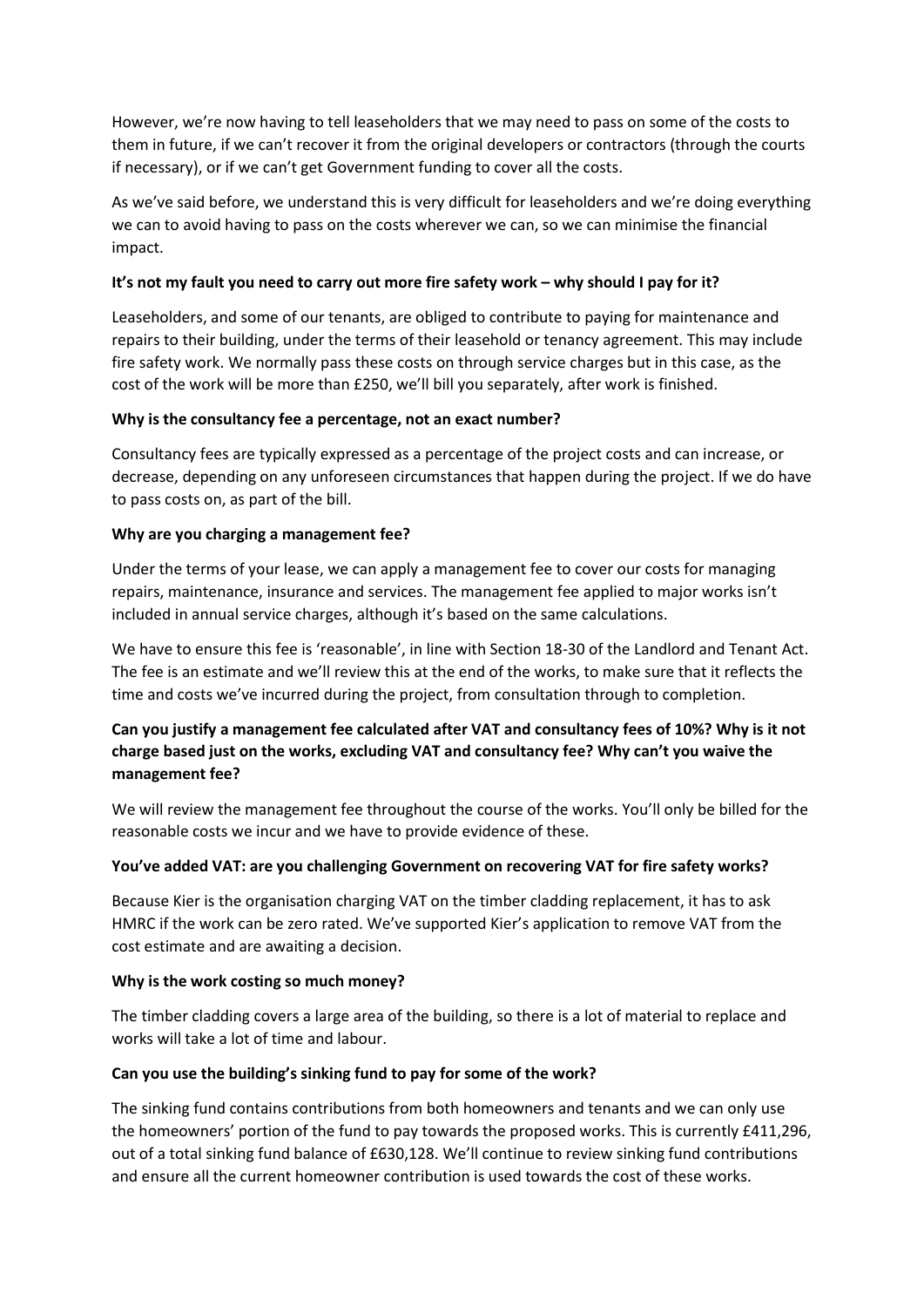**I understand that there are six weeks before the Building Safety Fund outcome, so we have until that time before any costs might be passed to leaseholders. After that, Hyde could continue, if there is no other avenue to get the costs back, and then we would get a service charge with the cost at a later date and then be able to rebuke the charges via tribunal etc?**

The deadline for applying to the Building Safety Fund (BSF) was 30 June 2021, however this didn't stop work starting (one of the criteria for applying to the BSF is that we begin work by September 2021 – although the Government has said it will consider later starting projects on a case-by-case basis).

We'll only bill you after work has finished. We expect work to take about 40 weeks and we'll know over the coming months if the BSF application has been successful. If it is, we'd only be asking service chargeable residents to contribute to those parts of the contract not eligible for funding.

If our application is unsuccessful, we still have a number of options to consider, for example taking legal action against the original developer. This means we can't say definitively what costs are going to be passed on. We can assure you we won't charge your account, nor we will ask you to pay in advance; if we do have to recharge you, it will be when work is finished and we'll go through another consultation with you.

#### **Will this work be covered by the Government's leaseholder loan scheme?**

Details of the Government's proposed leaseholder loan scheme are yet to be announced, so unfortunately, we can't say whether this work will be eligible.

#### **If you're successful in reclaiming money, would we be refunded?**

We'll only pass on the costs to residents once we've exhausted all other avenues, which includes claiming from original developers and Government funding. So, we wouldn't be refunding you if we were successful, as you wouldn't have paid anything.

## **You've spent £6m on Bolanachi, but your recent correspondence said you had recovered substantial costs from the contractor and received grant funding for the ACM works. How much have you actually spent and how much have you recovered of the £6m?**

We've recovered £4.5m in relation to the ACM cladding replacement, so Hyde paid £1.5m.

#### **Are you able to use the money you recovered to pay for the proposed timber cladding works?**

We won't be using the money we recovered to pay for the current proposed works. The money we recovered was used to pay towards the original ACM works.

#### **Why are you asking leaseholders in Bolanachi Building to subsidise work on other buildings?**

This isn't correct, the money we recovered from Rooff Ltd and Government funding was used towards the cost of the ACM works. We're not asking Bolanachi leaseholders to pay for work on other buildings, these works are specific to your building. We don't ask customers to subsidise work in other buildings.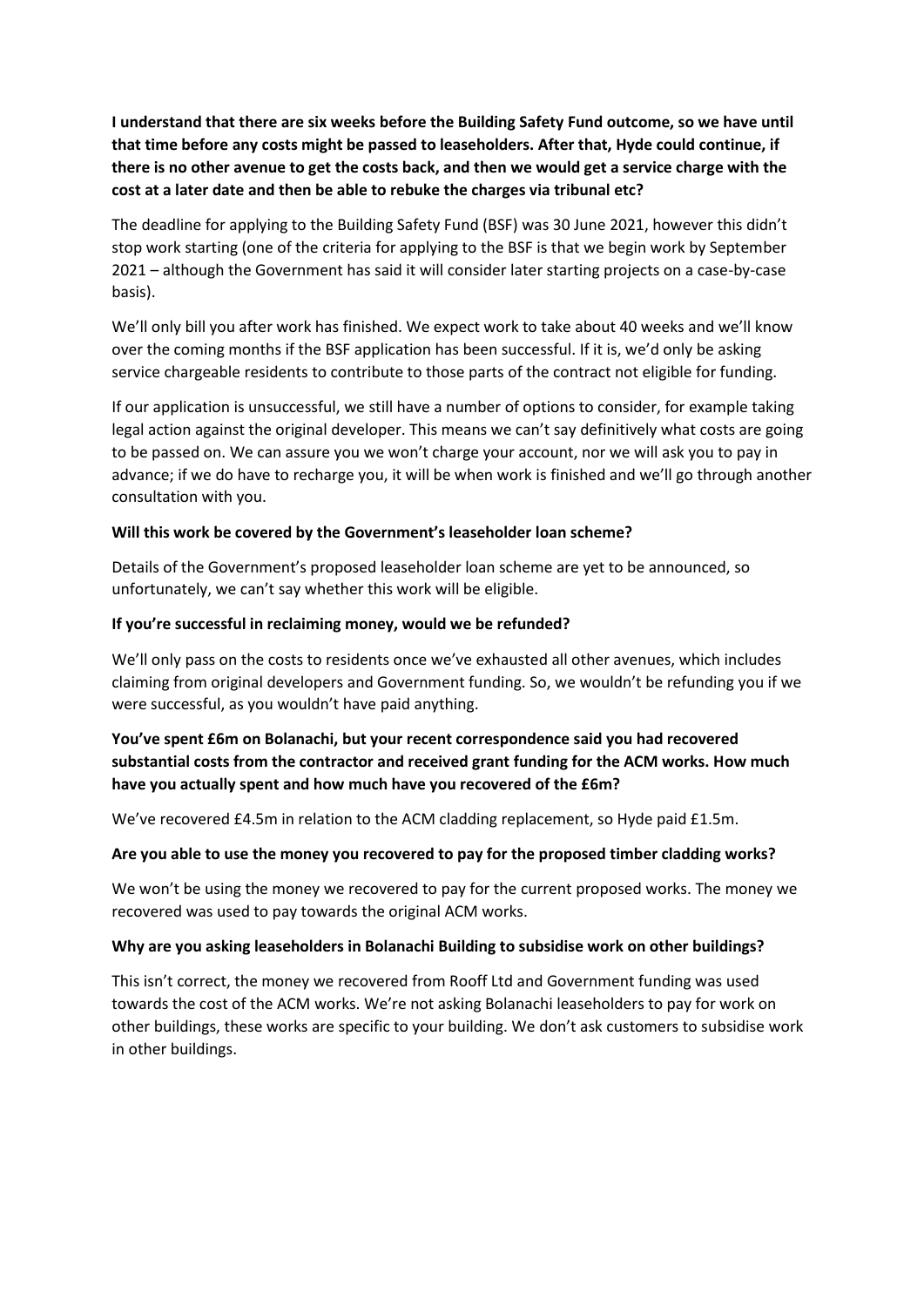**You've said that funding you've already received for Bolanachi is ringfenced and so can't be used for the proposed works. Does this mean that you're using the funding elsewhere, so in effect, Bolanachi leaseholders are paying for work on other buildings?**

This is a misunderstanding. We want to be clear that we never ask leaseholders of one building to pay for work to another building, nor is Government funding that we receive for work on a building used to pay for work to other buildings.

The 'ringfencing' of funding refers to the funding we received to pay towards the cost of removing the ACM cladding from Bolanachi. We can't use that money to pay for any of the proposed works, because Government gave it to us to pay for the ACM cladding removal (and the money we received did not cover the entire cost of the ACM cladding removal), so we there is no money left. That's why we're applying for more Government funding, through the Building Safety Fund.

#### **How will costs be split between flats?**

Our section 20 notice gave an estimate of costs, splitting these equally between the 138 flats and the commercial unit in the building, regardless of size, what floor a home is on or whether it is owned privately or by Hyde. We own and manage 38 of the flats in the building, with major repairs paid for through tenants' rent.

Your leases state costs must be apportioned 'fairly and reasonably', and also allow us to choose how to apportion costs (which can differ from how service charges are split).

Our legal counsel has advised us that the fairest and most reasonable way to split any potential building safety costs between homeowners is to apply the same methodology we use for service charges, ie to apportion the costs based on the square meterage of each property. This means that, as we pay for works on behalf of our tenants, we'll pay a greater proportion of the costs.

This means that most homeowners will pay slightly less than they would if we split the costs equally; those with larger homes will pay more and those with smaller homes less.

However, we want to reiterate that we will only pass on any charges to leaseholders as a last resort; we're continuing to pursue other avenues of paying for the works, such as the Building Safety Fund and recovery from third parties.

#### **Why should leaseholders pay for the freeholder's legal advice?**

Advice, including consultancy fees, can be recharged to residents under the terms of your lease, but that doesn't mean that we plan to do so.

We're currently getting independent legal advice on the best way to apportion the costs of the proposed works, so they are both 'fair and reasonable', as defined in your lease.

#### **Will future legal fees be passed onto leaseholders?**

While we're able to recover legal costs through service charges, we've not decided what costs we'll recharge in the future. Legal costs incurred to date will not be recharged.

#### **What you are proposing to charge me is more than the value of the share of my home that I own**

The way costs are apportioned doesn't relate to the share you own; shared owners are obliged to pay 100% of the building costs under the terms of their lease.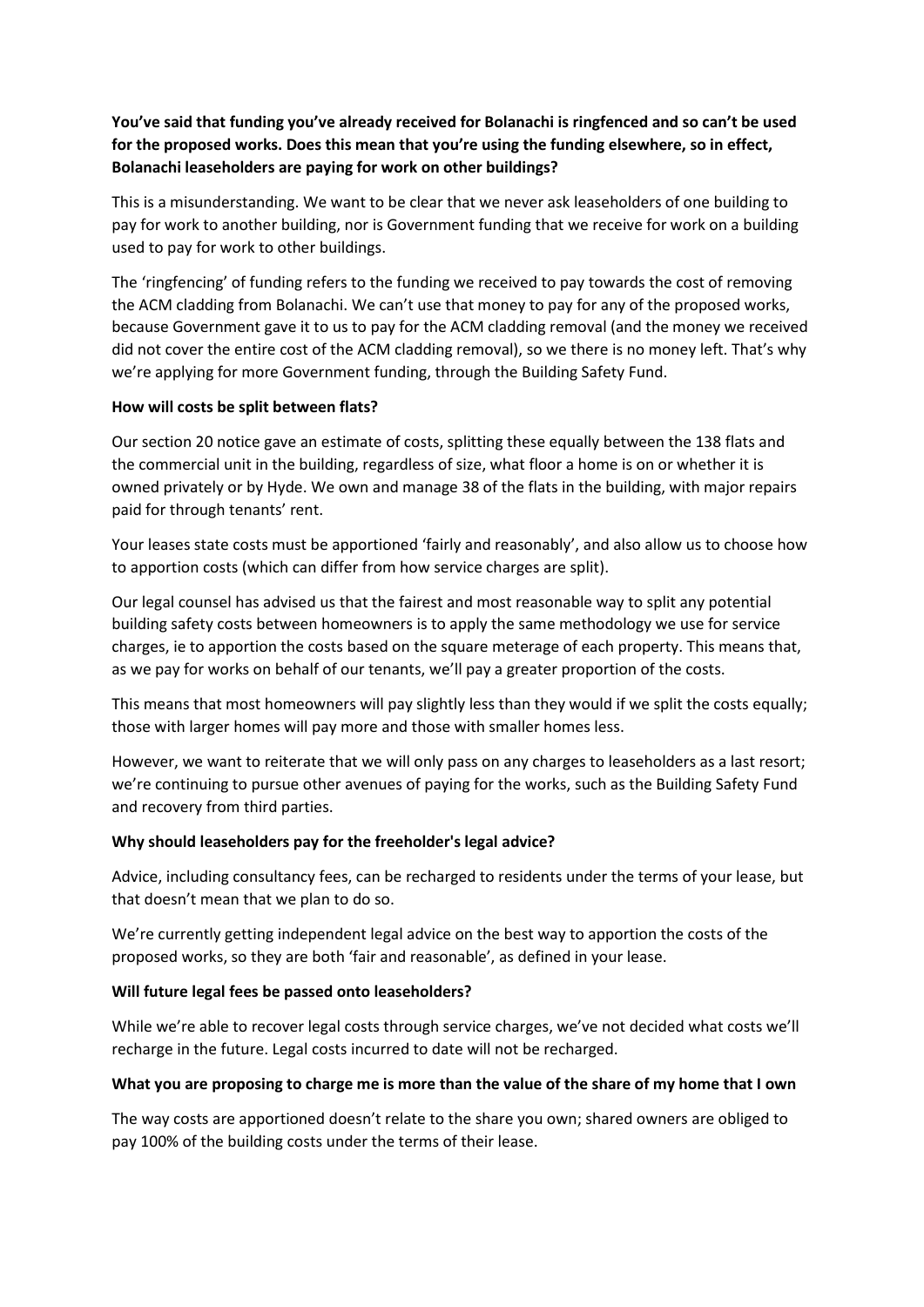## **if a shared owner only owns 25% of their home, why should they pay 100% of the share apportioned to that home? Hyde should pay 75%.**

While shared owners own between 25 and 95% equity in their home, under the terms of their lease, shared owners have to pay 100% of service chargeable costs, regardless of the amount of equity they own.

## **It's unfair that leaseholders bear all the cost of major works, when Hyde is the freeholder and rents some of the flats in the building out**

The costs of works are being split between all the homes in the building, not just leasehold and shared ownership homes. This means Hyde will pay the share apportioned to any homes we rent out. Under the terms of your lease, you are obliged to pay towards the costs of work to the building, including safety works.

#### **Can you tell us when we might have to pay for the work?**

If we do have to pass on any of the costs, we won't bill you until work is finished. We'll send you a summary of the costs we've incurred within 18 months of the first invoice payment (note this doesn't mean we'll be asking for payment at that point).

#### **Will we have to pay for more work in the future?**

The need to replace the timber cladding is due to changes in fire safety guidance since the building was constructed. We don't yet know if we'll need to carry out any further fire safety work, as fire safety legislation and guidance is continually changing. Unfortunately, this means we may have to carry out more work in the future.

We're doing everything we can to avoid passing costs onto leaseholders, by applying for Government funding and seeking to recover costs from others where possible. However, we may have to pass on some of these costs.

## **Assuming most leaseholders will not be able to pay all the costs in one go, while works are being carried out, who'll pay for the shortfall, to ensure works are done?**

We'll pay for all the costs of the work, so they can go ahead; we're not asking anyone to pay towards these costs at the moment. Once work is finished, we'll share the final costs with you and work with leaseholders to agree individual payment plans.

## **If customers have to pay, will that be in a lump sum or instalments? Will monthly instalments be limited to £50 as stated by Government?**

If we do have to pass on any costs, customers would have to pay within 12 months of us billing them. That's because we don't have a Consumer Credit Licence, so we can't offer extended payment terms. We are currently reviewing this and exploring how we might be able to offer extended payment terms.

The Government hasn't given any details about its proposed long-term low interest loan scheme to cap leaseholder payments at £50 a month. We expected this would be included in the Building Safety Bill, however, it isn't in the current draft of the Bill, published in July 2021. The Government has said it will give more details about the scheme in September 2021.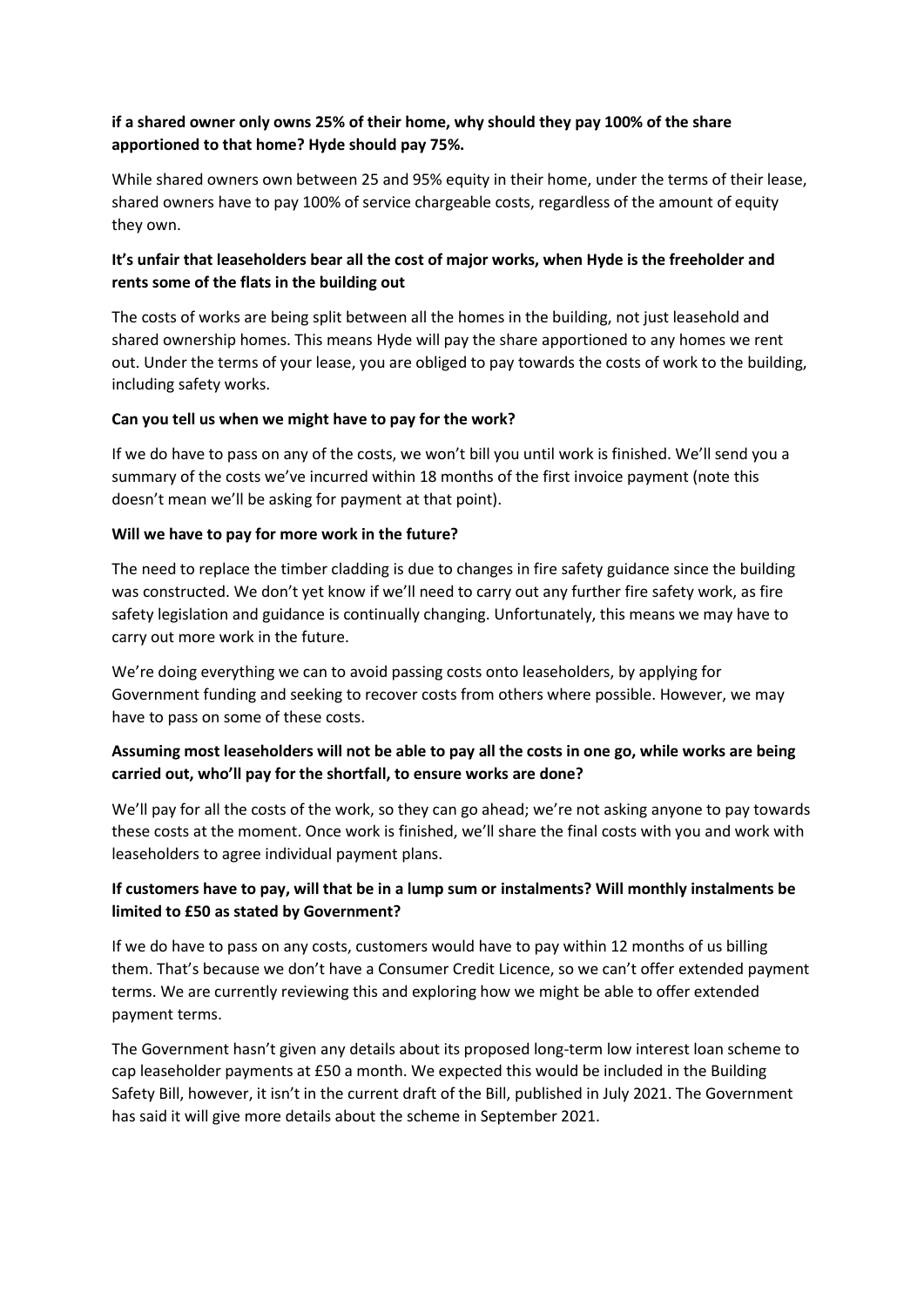#### **What happens if I can't pay anything?**

If we do have to pass on some of the costs to you, we will work with you to come up with an affordable payment plan.

## **What happens if a leaseholder files for bankruptcy? Will you initiate recovery proceedings if a leaseholder cannot pay?**

We don't want anyone to have to file for bankruptcy and we'll work with everyone to agree affordable payment plans, should we have to pass on costs.

#### **How are you helping leaseholders with the impact of this situation on their mental health?**

If you are struggling with your mental health or experiencing a tough time right now, you can find support on Togetherall.

[Togetherall](http://www.togetherall.com/joinnow/hyde) is an online service providing 24/7 support (from experienced clinicians who are always available), plus a range of courses and tools to help you manage your wellbeing. This service is safe, anonymous and free to all Hyde customers over the age of 16. You can find out more on Hyde's website [\(https://www.hyde-housing.co.uk/news/hyde-in-the-community/togetherall-a-free-service](https://www.hyde-housing.co.uk/news/hyde-in-the-community/togetherall-a-free-service-for-our-customers/)[for-our-customers/\)](https://www.hyde-housing.co.uk/news/hyde-in-the-community/togetherall-a-free-service-for-our-customers/).

#### **Is Hyde capitalising any of these fire safety costs?**

We're capitalising costs and income related to the 38 properties in Bolanachi Building that we rent out. All costs recovered from leaseholders and shared owners are not capitalised.

#### **Have you considered selling some of your properties to raise the funds for the remedial work?**

We don't have any plans to sell properties to fund remedial work.

## **Why can't you use your reserves to pay for this work?**

We must maintain a level of reserves which can't be used for other purposes, to ensure our continuing financial viability, and therefore our ability to continue to provide homes and services. As a housing association, we also need to ensure that, when we use our reserves, they're used to the maximum benefit, according to our charitable purpose. This doesn't include paying for building work on behalf of leaseholders, where it is the leaseholders' responsibility.

## **Legislation may change and it may mean Hyde will have to pay a larger proportion of the works – what impact will that have on what leaseholders pay?**

Unfortunately, we don't know the effect of future legislation on the costs that can be passed to leaseholders by social landlords. The Fire Safety Bill was passed in early May and didn't change the Government's position, ie costs of building safety work may still be passed on to leaseholders. We're continuing to lobby Government, through the National Housing Federation and the other industry associations, to financially support our leaseholders and pursue developers for remedial works and costs.

## **I am an owner/leaseholder letting a flat in Bolanachi to private tenants. If leaseholders do have to pay for these works, do you know if that cost will be tax-deductible? That is, can I treat the cost as a loss such that I can lower the tax payable on my rent receipts?**

We can't advise you on what work is tax deductible – you'll have to seek your own financial advice.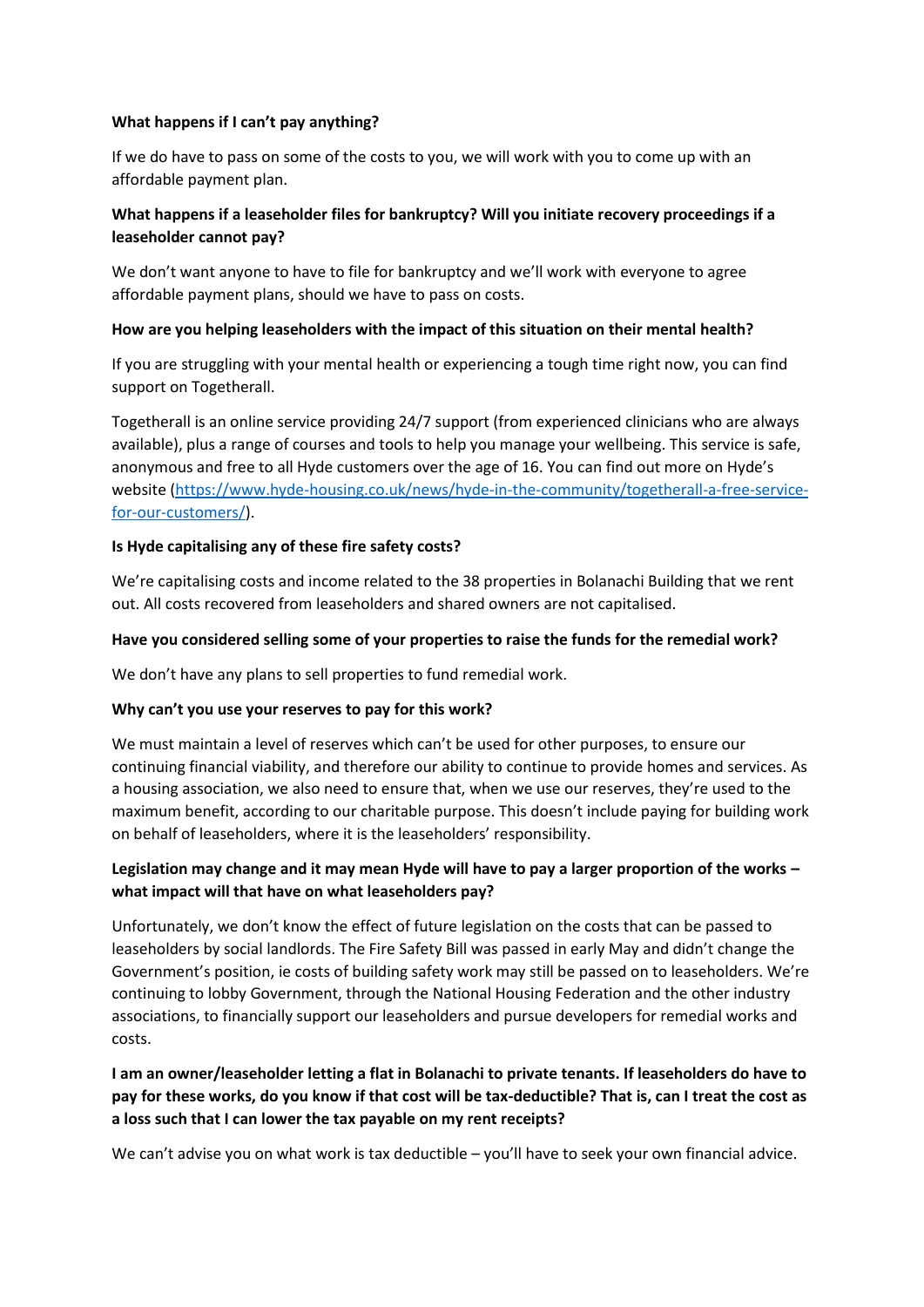## **I was told in February, via email, that nothing had been recovered from the Building Safety Fund or the original contractor to pay for work; this is very inconsistent**

Apologies for any confusion. To clarify, we took legal action against the contractor which built Bolanachi, Rooff Ltd, and applied for government funding, to pay for the removal of the ACM cladding. We recovered £4.5m towards the £6m cost of the replacement. This is separate to the proposed works for which we've applied to the Building Safety Fund.

## **If I move, will I have to pay the full amount of the works or would it be passed onto the new owner?**

As part of the standard pre-assignment process during a sale, the solicitor of the prospective buyer would usually contact the seller's solicitor asking for certain information regarding the property. This would include whether there were any known works planned.

Assuming the sale completes before billing, the new homeowner would be responsible for settling any outstanding charges. A retention fee may be set aside between the two sets of solicitors to cover this amount. However, this isn't a matter for Hyde and we expect any amounts to be settled by the owner at the time of billing.

While the government has confirmed it will implement a leaseholder loan scheme, we don't have any details yet.

#### **What if we disagree with your plans to charge leaseholders?**

We're considering all your observations but based on the advice of our experts, we do still need to replace the timber on some areas of the external walls and walkways, so these works are necessary and they're likely to go ahead.

As we've said previously, we're doing everything we can to avoid passing costs onto leaseholders, by applying for Government funding and seeking to recover costs from others where possible.

If we have to bill you, we can consider an application to the First-tier Tribunal for both customers and ourselves, to get an independent determination on what can be charged. A First-tier Tribunal handles property and land-related disputes; you can find out more information at [https://www.gov.uk/courts-tribunals/first-tier-tribunal-property-chamber.](https://www.gov.uk/courts-tribunals/first-tier-tribunal-property-chamber)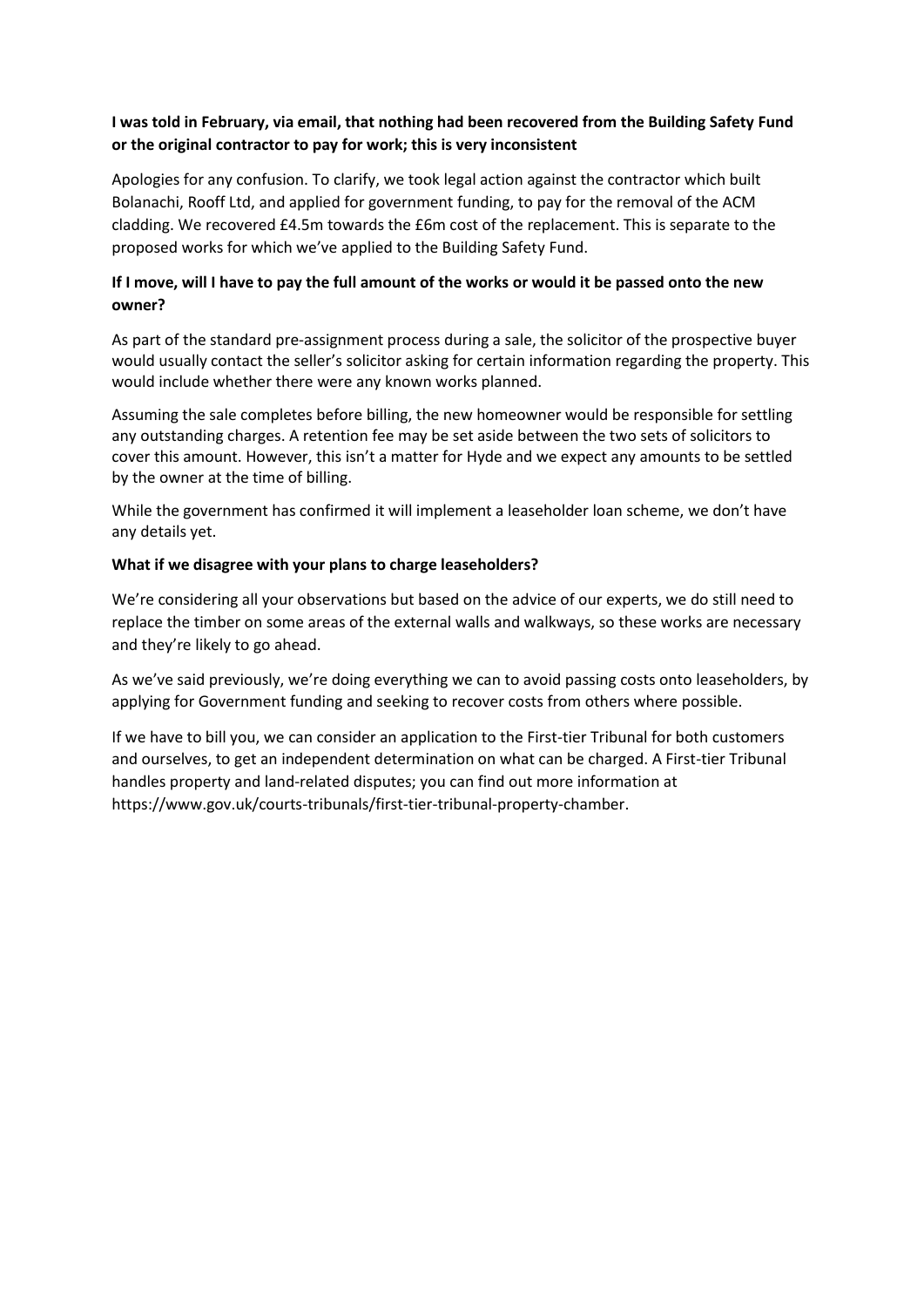# **Waking watch**

## **Wouldn't it be better to pay for a permanent waking watch, instead of paying for these, and future works?**

A waking watch and a temporary change in evacuation strategy from 'stay put' to 'simultaneous evacuation' is only a mitigation measure. It isn't an acceptable way for managing fire safety in the long term. We've now installed the temporary fire alarm system, which means we can reduce the waking watch.

Waking watch will cost more than £0.5m a year; far more than the cost of the proposed works, if it was in place permanently.

#### **Who's paying for the waking watch?**

We'll be covering the cost of waking watch until we've completed the timber replacement works. If the waking watch is required beyond completion of these works (based on Government guidance and advice), we may have to pass some of the costs onto homeowners.

#### **Will you be recovering the retrospective costs of waking watch from leaseholders?**

No, we won't recharge waking watch costs incurred until conclusion of the timber replacement works.

#### **Has any decision been made on the need to keep the waking watch in place?**

The waking watch will remain in place until we decide it is safe to remove it. The waking watch monitors the alarm system, raises the alarm in the event of a fire, helps vulnerable residents evacuate and liaise with the fire brigade.

## **Fire alarms**

#### **Why have there been so many false alarms?**

We're investigating why we've had so many false alarms and switched off the system while we reviewed its design and specification. This was carried out by independent experts, Hyde and the system manufacturer. We'll test the system before its turned on, and reinstate remote monitoring.

We're also reviewing of our management of temporary alarm systems, waking watch and remote monitoring. We'll keep you up to date on the progress of this review and share our findings when it's completed, to give you reassurance that everything is working as it should.

#### **Are the building alarms linked?**

Yes, all alarms linked as part of the overall building system and the entire building must be evacuated if there's an emergency.

#### **How quickly would the fire brigade respond?**

The fire brigade will be contacted by our monitoring service within about 60 seconds. The fire brigade will attend as soon as possible - although we aren't in control of that.

#### **Will we have to pay for the additional waking watch due to these false alarms?**

No, customers won't have to pay for the additional waking watch due to the false alarms.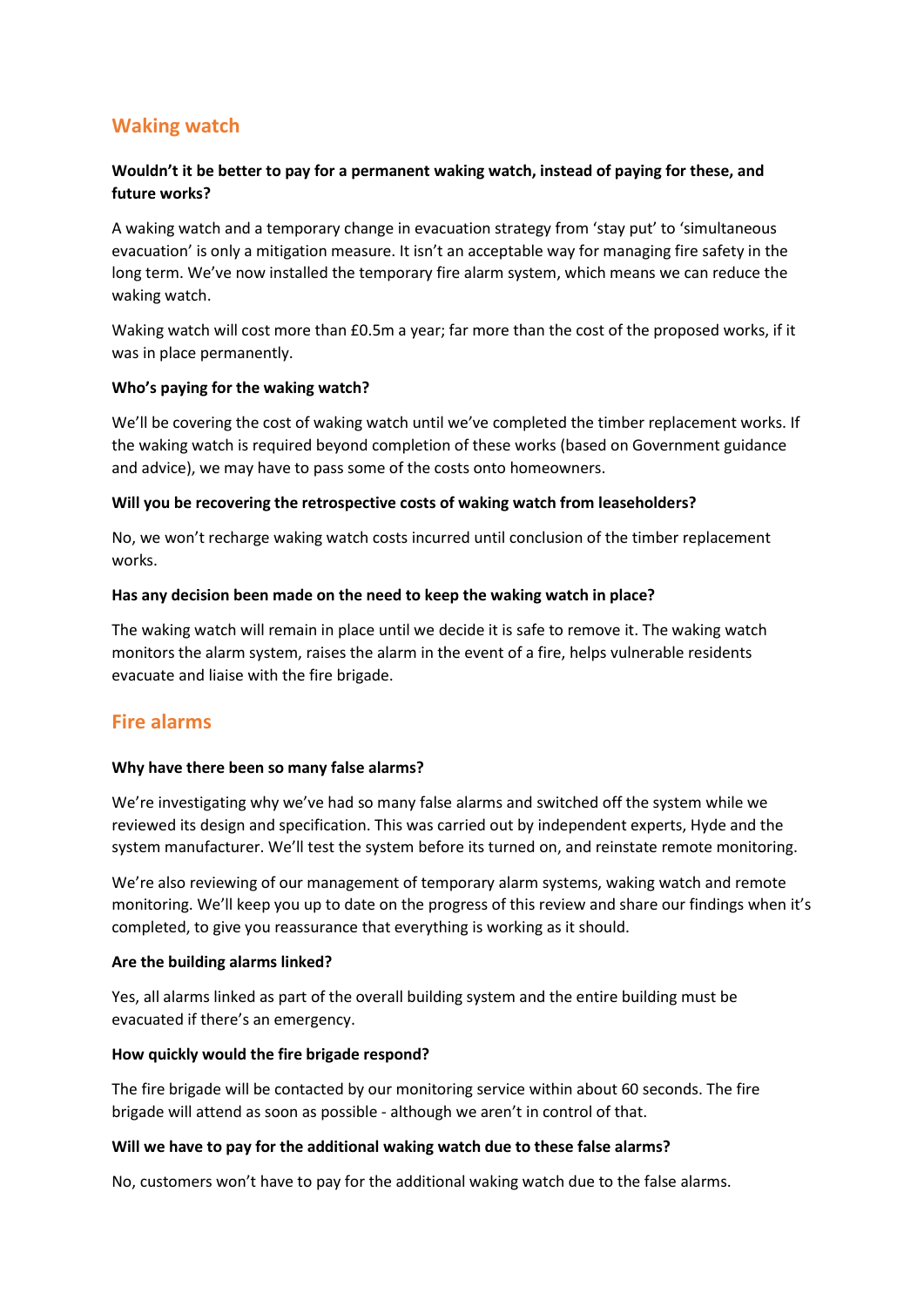# **EWS1, sales and re-mortgaging**

#### **Can you provide the Fire Risk Assessment for Bolanachi Building?**

A copy of the latest fire risk assessment for Bolanachi Building can be downloaded from the Bolanachi Building Safety page of our website [\(https://www.hyde-housing.co.uk/bolanachi/\)](https://www.hyde-housing.co.uk/bolanachi/) .

### **Can you provide an EWS1 form for Bolanachi Building?**

The EWS1 form is not a legal requirement, it is a condition being imposed by lenders, based on Government advice. We provide fire risk assessments for all our buildings, which provides evidence that a building has adequate layers of protection to keep residents safe from fire.

Bolanachi Building does not have an EWS1 form; we can't carry out an EWS1 assessment, or issue an EWS1 form, until these proposed works are finished because the building would be given a B2 rating ie a recommendation that remedial works be carried out.

Please note that the findings from ongoing inspections of the brickwork elements of the building may result in us having to carry out further remedial work before an EWS1 assessment can be carried out.

#### **What work is needed to obtain a successful EWS1?**

An EWS1 survey will be carried out at the end of the project and the EWS1 form will be issued about six to eight weeks after work is completed.

All the proposed work to replace the timber cladding needs to be done before an EWS1 assessment is carried out. Please note that we're also currently investigating the brickwork on the building, to check for combustible insulation; while we believe the risk to be very low, we can't be sure if further remedial works will be needed before the building can pass the EWS1 assessment.

## **So, even if the proposed timber cladding replacement work is carried out, we may still not get an EWS1 form?**

Unfortunately, that may be the case. We're waiting to find out the results of the brickwork investigations before we can confirm. If no further works are needed, then we can commission an EWS1 assessment once the timber replacement work is finished.

## **Will removing the communal lighting upgrade from the proposed work mean we won't get an EWS1 certificate?**

No, it won't – the EWS1 is only concerned with the external walls of the building, including the timber cladding in the atrium and courtyard.

## **Without an EWS1 form, I can't sell my flat. Can I sublet?**

Shared owners are not allowed to sublet; this is to stop people becoming shared owners for financial gain. Leaseholders can sublet their homes but they must have a buy-to-let mortgage. Without an EWS1 form, it is unlikely lenders will offer these.

#### **How were people able to buy their home in the past couple of years without an EWS1 certificate?**

EWS1 forms were introduced in January 2020 and are a lender requirement, not a legal one; we can't comment on individual lender's requirements.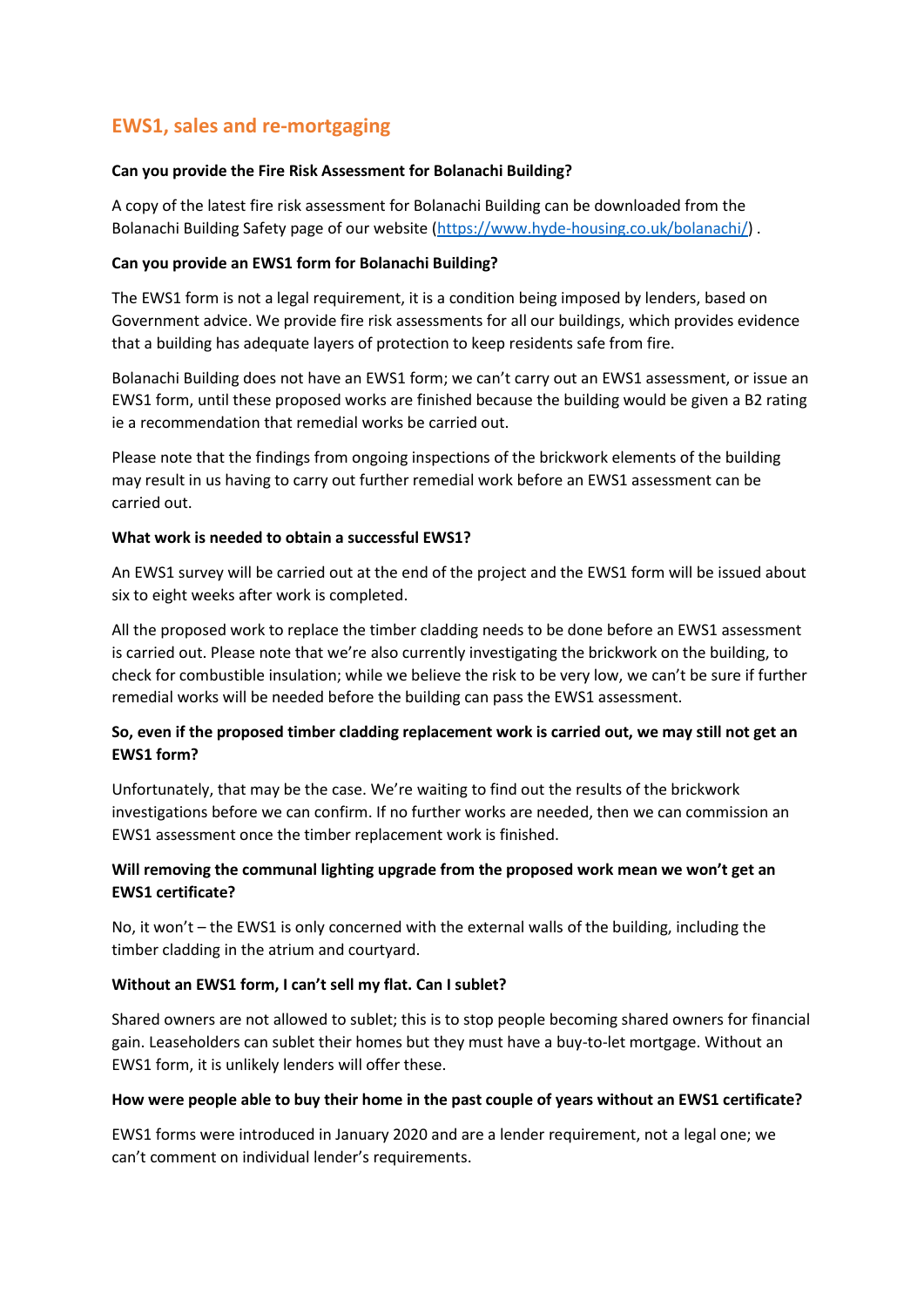#### **What if I can't re-mortgage or sell without an EWS1 form?**

We know how difficult this is for all residents, particularly those needing to re-mortgage or sell their home. However, without an A/B1 rated EWS1 it is unlikely that lenders will consider loans against properties.

We'll provide you and your lender with any reasonable information to help with the lending requirements including the latest fire risk assessments and proposed works information. We appreciate lenders will have a risk-based approach but we encourage them all to consider the works completed to date and those proposed when making their assessment. Our team will help you to provide the relevant information to your lenders; contact the team at **EWS@hyde-housing.co.uk.** 

**I note that where Shared Ownership Leaseholders increase the value of their property through construction improvements (new kitchens or bathrooms) this increase in property value is taken into account when staircasing. Currently, the value of each property will be reduced by the same value of the proposed work and, in paying for these works to be completed, Leaseholders will be increasing the value of our property in the same was as installing a new bathroom or kitchen. If it is independently determined that the Leaseholders should be responsible for the costs of the works, then these costs must be considered against the value of the property in the future.**

Changes in guidance and recommendations will not change property values. The nil valuations that residents are receiving from lenders at the moment don't reflect the property's true value. We don't anticipate these works having a material impact on property values.

## **Warranties**

#### **Aren't there building warranties that cover this sort of work?**

Leaseholders should check if they have any warranties in place and contact their insurer to see if they can make a claim. Some leaseholders may have a Structural Defects Insurance Policy from Zurich; we know that Zurich transferred its business to East West Insurance Company, which is now in administration.

#### **Has anyone made a successful claim to Zurich or East West Insurance Company?**

We're not aware of any successful claims (as these are made by individual policy holders and are private) but that doesn't mean claims haven't been made and, if they have, they may be being considered. However, it's unlikely that any claims have been successful regarding the current proposed works, as leaseholders have not been invoiced for any work (and may not be, if we're successful in applying for the Building Safety Fund or recovering costs from third parties).

If you have a Zurich policy (or any other warranty) and it's about to expire, it may be possible to make a claim based on the estimates we've provided in the Section 20 notice. But again, the claim might not be considered until you've had a bill for the works.

## **Why are you asking leaseholders to contact Zurich/East West Insurance Company and not contacting them yourselves?**

Warranties are issued to the leaseholders, not the freeholder. This means any claims have to be made by the leaseholders – we can't make a claim.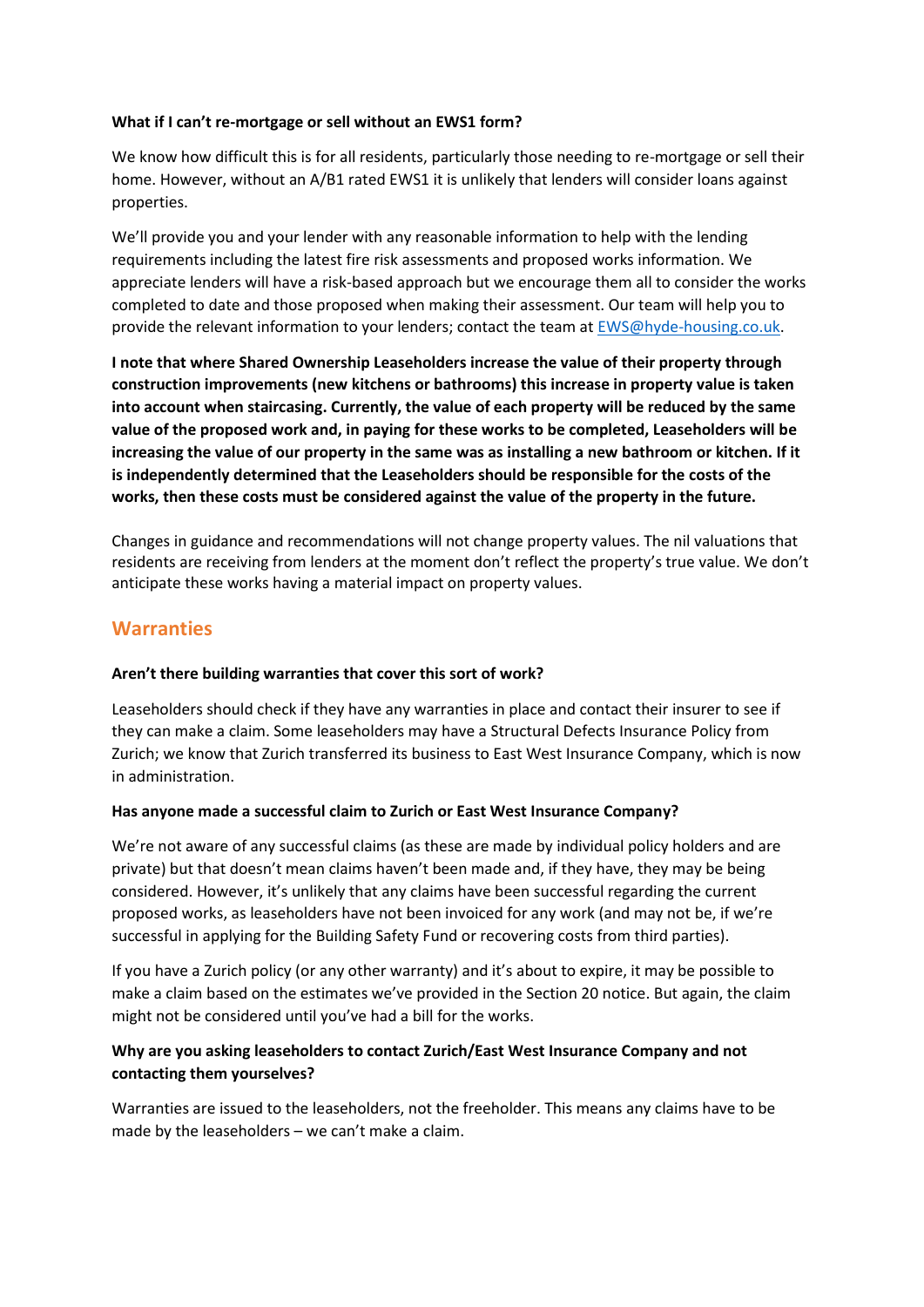# **Freehold purchase**

#### **Can you tell me how residents could buy the freehold of the building?**

You can find information on the process and requirements here through the lease advice website <https://www.lease-advice.org/advice-guide/ce-getting-started/>

# **First Tier Tribunal**

## **When are you applying for dispensation for the Section 20 process [to appoint Kier to do the work]? How will customers be involved?**

We'll apply to the First Tier Tribunal for dispensation if our Building Safety Fund application is unsuccessful and we have no option but to pass on costs to customers. This is likely to be after we incur costs and not before.

The tribunal is an impartial third party which reviews the facts of the application and determines liability for costs. As such we don't see this as a negative process. We're reviewing our position on eligibility for government funding and whether this would be affected by a proactive application, but we aren't otherwise opposed to pursuing this route for the benefit of all parties.

We'll let customers know before we make our dispensation application. All service chargeable customers will be formally notified as part of the proceedings and asked if they would like to join the application. The dispensation application will explain why we haven't been able to comply with the Section 20 requirements and why we believe costs can be recharged to residents.

You'll be able to challenge these costs at the tribunal, where we'll need to provide evidence that costs should be passed on to customers, are necessary and reasonable, and the waking watch contract offers the best value for money.

Customers can appoint legal and specialist representatives and request that costs are paid by Hyde through the tribunal process; the tribunal will decide if we have to pay these costs.

The dispensation process can be determined 'on the papers' (ie using written evidence only) or in person, in court. You can find out more about dispensation and the tribunal here: <https://www.lease-advice.org/advice-guide/application-first-tier-tribunal-property-chamber/>

# **Communications**

**Please can you provide me with a list of all correspondence (both letter and email) that has been sent to residents or leaseholders since the start of 2017.**

We are in the process of collating all correspondence and will share it with you as soon as we can; as you can imagine, there have been many communications over the past four years. We'll aim to get these to customers by the end of July. If there is a specific communication you would like please let us know.

## **Can you email updates in the future?**

We can email updates to you but some communications – such as Section 20 notices and service charge statements – have to be sent by post (by law). Please email [ews@hyde-housing.co.uk](mailto:ews@hyde-housing.co.uk) and we'll make sure you're on our mailing list.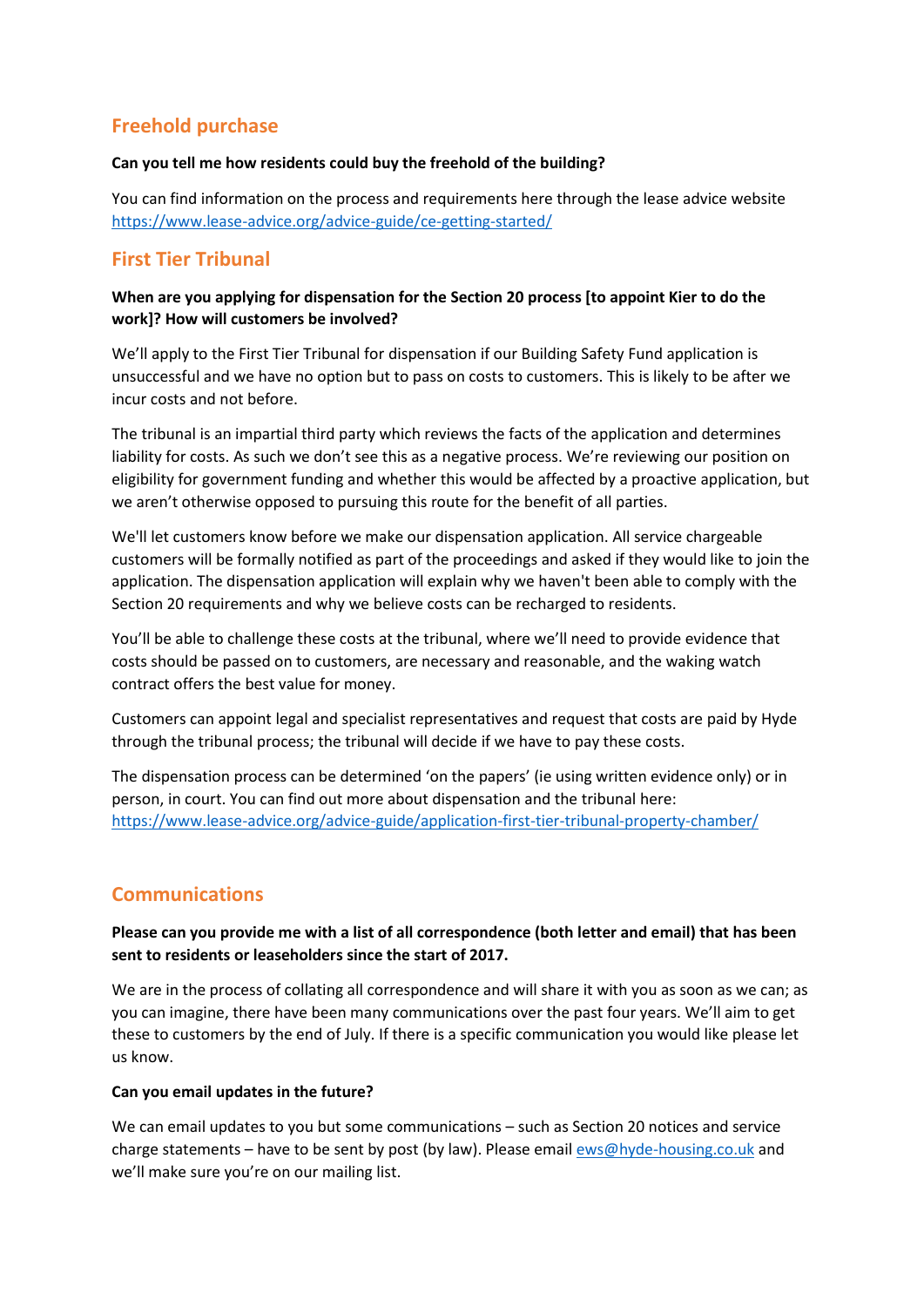#### **Can we record the meeting and can we have minutes?**

We can't record the meetings for data protection reasons but we'll note all the questions asked, both verbally and in the chat. We'll respond to the questions after the meeting via email and we'll also publish the questions and answers on the Bolanachi Building safety web page.

#### **Can the meetings be longer?**

We are keeping to one-hour meetings and will try and focus the questions and answers. We'll aim to improve how we manage the meetings, to make them as productive as possible. We'll also share questions and answers with you after the meetings and on our website.

## **Can future meetings be held in person?**

We'll continue to hold meetings online (mainly using Zoom), despite easing of COVID-19 restrictions, mainly because many customers have told us they find them more convenient and easier to fit in around work and home life. We'll start holding some face-to-face meetings again but only once we're confident it's completely safe to do so (and if most customers would prefer to meet in person).

#### **Can customers attend project meetings?**

We'll be holding project meetings with customers about every six weeks during works; the first meeting was held on 31 August 2021. The project team, which will include representatives from Kier and Hyde, will provide updates on how work is progressing and answer any questions you may have.

## **Other questions/responses**

## **How are you lobbying Government to help homeowners in this crisis?**

We are a member of the G15, a group of London's largest housing associations, which is a powerful voice in the sector. Neal Ackcral, our Chief Property Officer, chairs the G15 Building Safety Group, which is attended by representatives from MHCLG. The G15 is actively lobbying Government, RICS (Royal Institute of Chartered Surveyors) and lenders, to try and find a solution to this national crisis.

We are also a member of the National Housing Federation (NHF) and are continuing to support its efforts in lobbying Government and other MPs in regard to changes to the upcoming Fire Safety Bill. We provided evidence to NHF which was used to lobby Peers in advance of the House of Lords' debate on the Bill in March 2021. We also help homeowners answer lenders' queries, providing them with up-to-date fire risk assessments and other supporting information.

## **While the ACM cladding was being replaced, I was told by the site manager that the wood cladding would need to be done as well as our doors.**

We need more details of this conversation before being able to investigate; we apologise for any miscommunication.

#### **We need a full roadmap and all the scenarios**

Having consulted with independent consultants, and considering Government guidance, we've decided the most effective solution to mitigating the fire safety risk of the timber cladding is to remove it and replace it with an aluminium system, powder-coated with a wood finish, which has limited combustibility.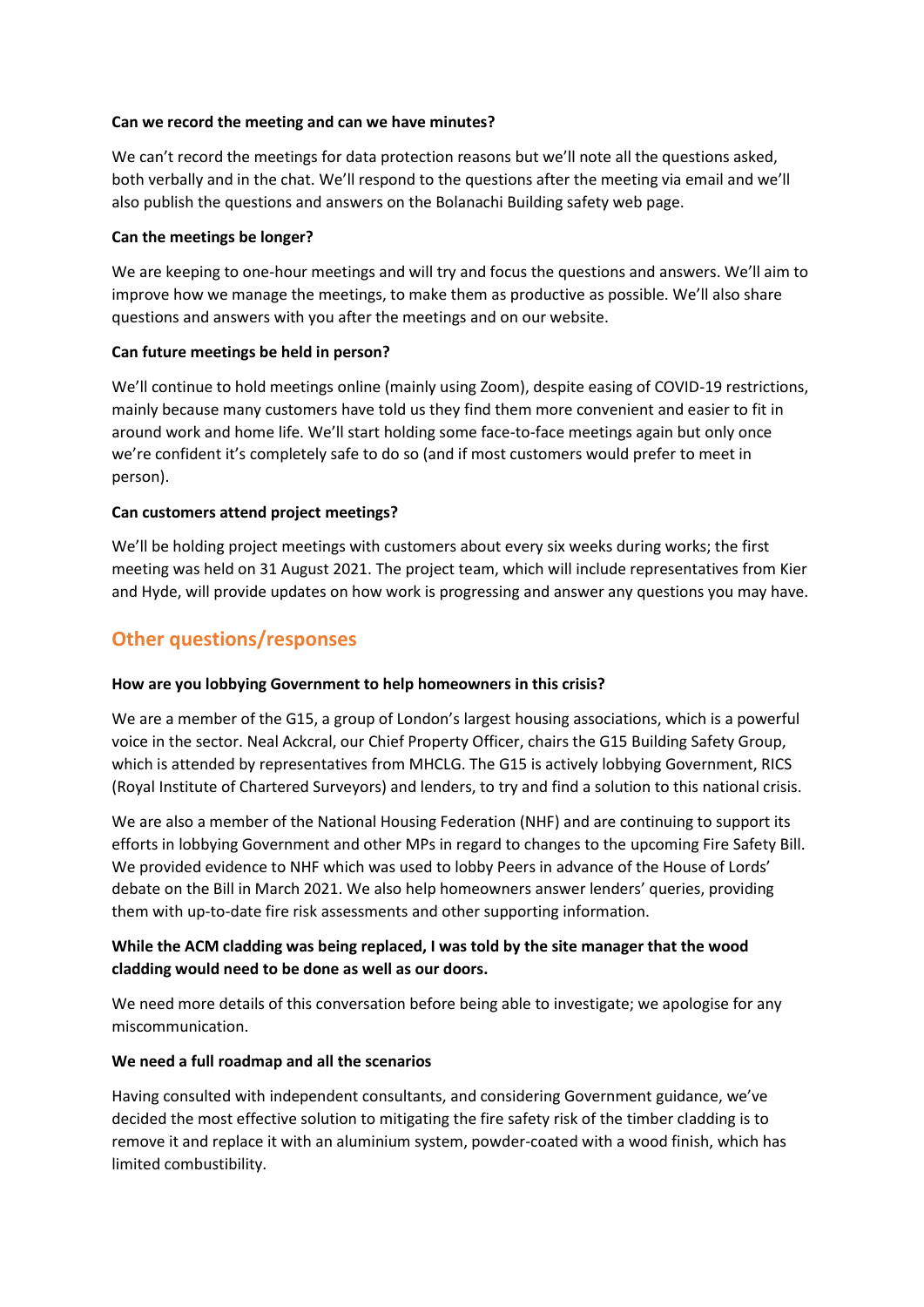# **Appendix: Section 20 of the landlord and tenant act 1985 (as amended)**

### **Summary**

- 1. The end of the consultation period doesn't mean we will no longer consider your comments and concerns; we'll continue to discuss things with you and involve you in the works programme
- 2. Just because work starts, it doesn't mean you're agreeing to accept the costs
- 3. We never carry out any unnecessary work to our buildings
- 4. You can challenge the works and costs throughout the process and, if we do have to bill you, we can jointly apply to the First Tier Tribunal for a 'determination' of those costs (where the tribunal panel decides if, and how much, you should pay). We don't need to lodge an application now, it can be at any time.

#### **What's the Section 20 process?**

- 1. The landlord proposes works which it is obliged to carry out under its contracts with tenants and homeowners.
- 2. The landlord consults with service chargeable residents, explaining the proposed works, the contractor it's chosen and why work is needed. The consultation must include the estimated costs for works to the building and an estimate of how much service chargeable residents will have to pay.
- 3. The consultation lasts 33 days, during which service chargeable residents can ask questions and comment on the proposals (called 'observations'). The landlord must pay 'due regard to' (consider) all the observations and, where possible, respond to each one individually. The landlord should be able to provide evidence that all observations have been considered.
- 4. If the landlord is satisfied it needs to carry out the work then, at the consultation period, it can proceed. It's recommended that the landlord continues to engage with residents.

## **What if residents don't agree that works are needed?**

We're obliged to maintain our buildings in accordance with all guidance and legislation, regardless of any concerns over the recovery of costs. The Section 20 process doesn't stop work going ahead if we believe it's necessary and reasonably costed and that we're acting in the best interests of the building and residents, even if residents disagree.

So, if we believe work is necessary and reasonably costed, it can start once consultation has ended. However, this doesn't mean we won't continue to discuss the work with you and involve you in the project.

We must provide evidence of the need for the work, and that costs are reasonable, before any costs are passed on to residents. However, even when residents aren't satisfied that a landlord has provided enough evidence, this isn't a reason for work to be delayed. Ultimately, the question of who pays is one that can be determined once work is finished, through the First Tier Tribunal.

## **What if I feel my observations haven't been considered?**

Under the Section 20 process, we must demonstrate we've taken time to review observations, particularly where any comments could impact our proposals to carry out the work. We don't necessarily have to respond to every observation individually and sometimes we collate frequently asked questions and comments into one overarching observation, so we can provide a summary response.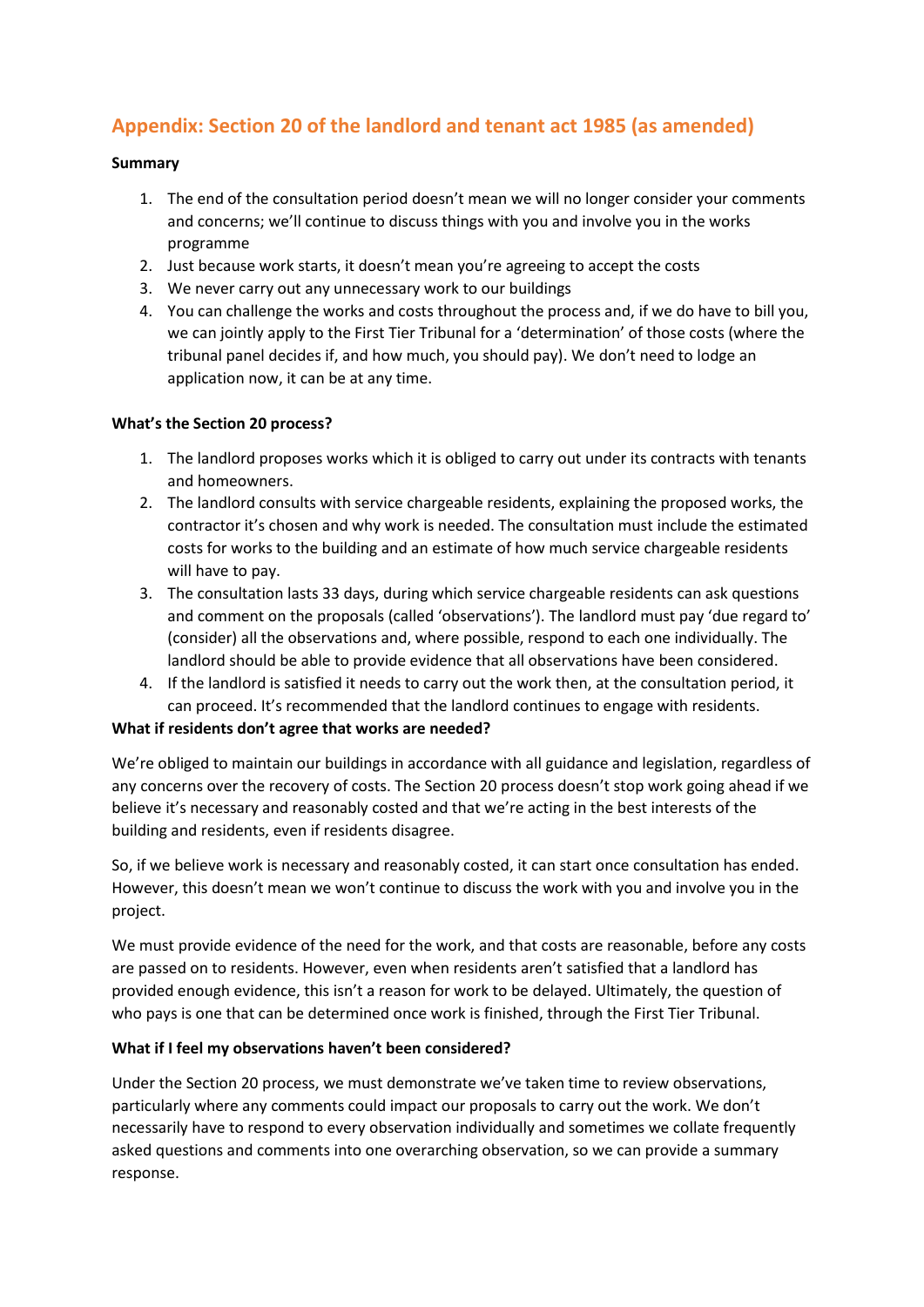We review and consider every observation we receive and hold regular meetings to ensure our responses are clear, concise and address residents' concerns.

If you don't feel your observations have been considered, this is something we can continue to discuss or take to the First Tier Tribunal for determination.

## **Can you specify exactly what clauses and subsections of the lease these proposed works fall under as a relevant expenditure, that allow for them to be included in the service charge provision.**

Under Clause 7 of your lease, we are obligated to maintain, repair, renew and, where we believe it's required, improve the building. Residents are obliged to pay a proportion of these costs through the service charge (the 'Specified proportion of the service provision').

Clause 8 further defines what will be recharged to residents, referring back to our obligations under clause 7. The following definitions and clauses should be read in order:

#### **Definitions within the lease**

**Landlord:** Hyde Housing Association Limited

**Leaseholder:** the owner of the property

**Building:** the property known as Bolanachi Building

**Specified proportion of the service provision:** A fair proportion of the elements of the service provision as defined in clause 8

**Service charge:** The specified proportion of service provision

#### **Clause 7: The landlord further covenants with the leaseholder**

**Clause 7.1** that (that subject to the payment of the service charge and energy services fee) and except to such extent as the leaseholder or the tenant of any other part of the building shall be liable in respect thereof respectively under the terms of this lease or of any other lease) the landlord shall maintain repair redecorate renew and (in the event in the landlord's reasonable opinion such works are required) improve:

**Clause 7.1.1** the roof foundations and main structure of the building and all external and load bearing walls and windows and doors on the outside of the flats within the building….the exterior of and structural parts of the balcony and terrace (if any) and all parts of the building which are not the responsibility of the leaseholder under this lease or of any other leaseholder under a similar lease of other premises in the building

**Clause 7.1.2** the pipes sewers drains wires cisterns and tanks and other gas electrical drainage ventilation and water apparatus and machinery in under and upon the building and the estate (except such as serve exclusively an individual flat in the building and except such as belong to any public utility supply authority)

**Clause 7.1.3** the common parts of the building and the common parts of the estate

**Clause 8.2** The leaseholder hereby covenants with the landlord to pay the service charge during the term by equal payments in advance at all times

**Clause 8.3** the service provision in respect of any account year shall be computed before the beginning of the account year and shall be computed in accordance with clause 8.4.